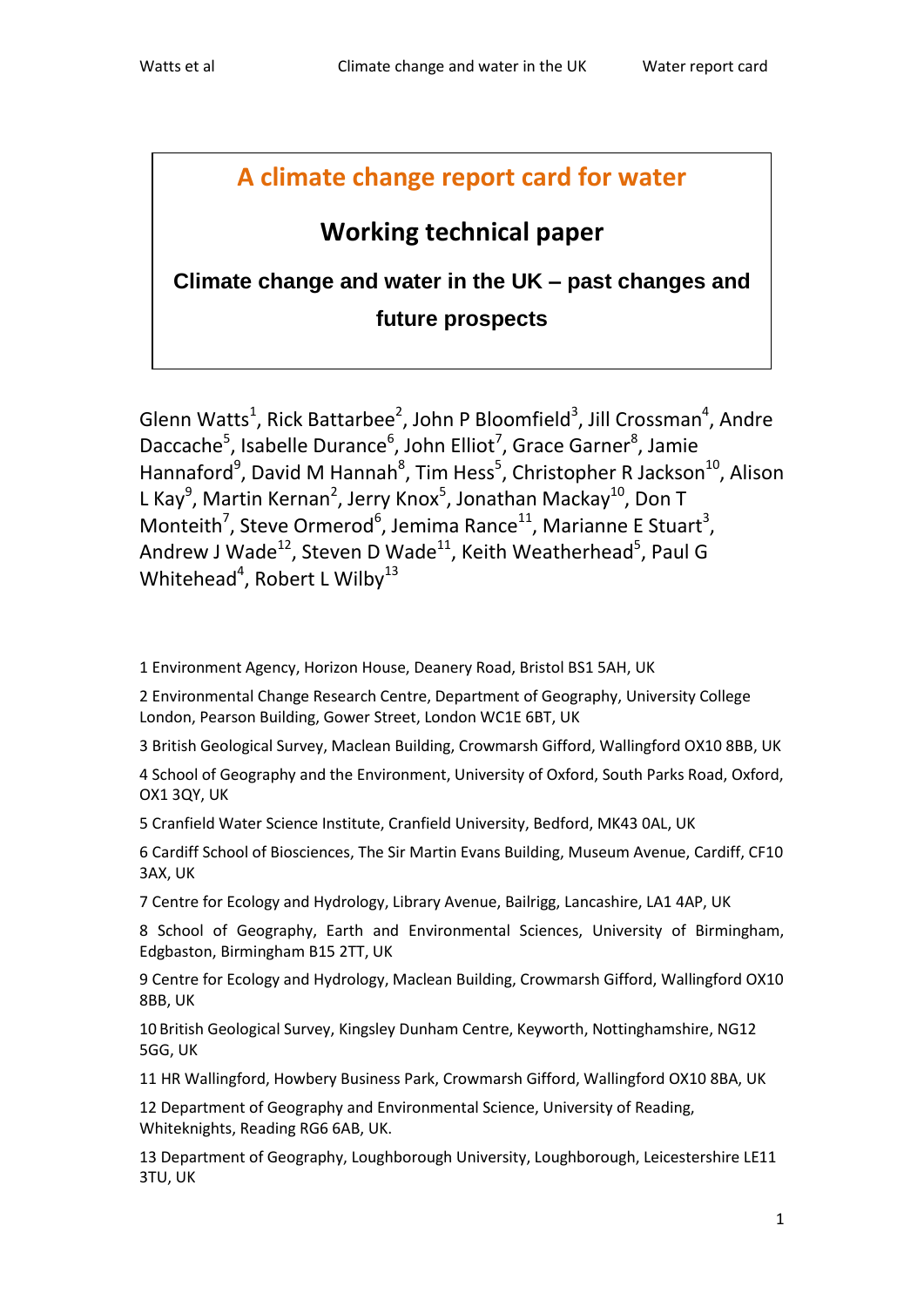#### **Abstract**

Climate change is expected to modify rainfall, temperatures and catchment hydrological responses across the world, and adapting to these water-related changes is a pressing challenge. This paper reviews the impact of climate change on water in the UK and looks at projections of future change. The natural variability of the UK climate makes change hard to detect; only historical increases in air temperature can be attributed to climate change, but over the last fifty years more winter rainfall has been falling in intense events. Future changes in rainfall and evapotranspiration could lead to changed flow regimes and impacts on water quality, aquatic ecosystems and the water available for use by people. Summer flows may decrease on average, but floods may become larger and more frequent. Water quality may decline as a result of higher water temperatures, lower river flows and increased algal blooms. Water demand may increase in response to higher summer temperatures, placing additional pressure on water resources. These changes affect many parts of everyday life, emphasising the importance of long-term adaptation that takes these possible changes into account.

#### **Key words**

Climate change, climate change impacts, water environment, hydrology, water demand, water use, water quality, adaptation.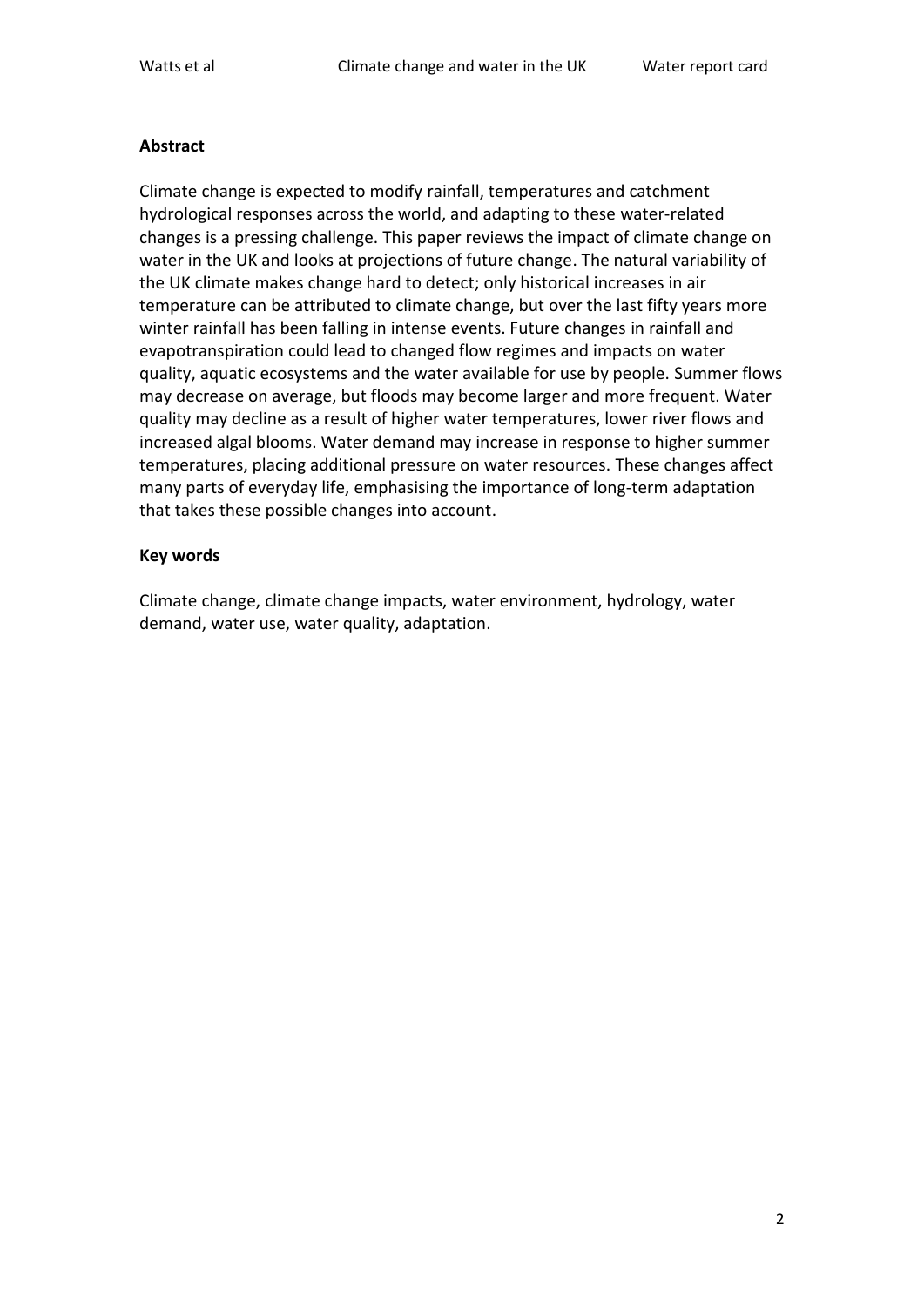## **1 Introduction**

Observed climate change over recent decades has been linked with changes in the global hydrological cycle, including increased atmospheric water content and changing precipitation patterns (Bates et al. 2008, Allan 2011). It has been suggested that many of the most severe global impacts of climate change may be mediated by water (Stern 2006) and that rivers may be among the ecosystems most sensitive to climate change (Millennium Ecosystem Assessment 2005, Ormerod 2009, Kernan et al. 2010). It is also anticipated that further warming will intensify the hydrological cycle, leading globally to more floods and droughts (Bates et al. 2008, Rockström et al. 2009, Giorgi et al. 2011) and increased exposure to water resources stress, even under the most stringent emissions mitigation scenarios (Arnell et al. 2011, 2013).

Regionally, the impact of climate change on the past and future water cycle is less clear. In part this is because historical change in hydroclimatic datasets is hard to distinguish, as hydrological systems exhibit a high noise to signal ratio (Wilby 2006) and trends may be masked by random variation (Kundzewicz and Robson 2004) or natural cycles. Projections of climate change at a regional level show considerable variability, with different climate models or model parameterisations disagreeing even about the sign of change in variables such as precipitation in some regions and seasons (Bates et al. 2008). However, it is at the regional level that most steps towards adaptation will be taken, and these require a good understanding of the scale and scope of possible change and the uncertainties associated with regional projections.

This paper addresses one of the possible barriers to climate change adaptation in the UK: reliable, clear information about the current and possible future impact of climate change on the water cycle. This paper is organised as follows. Section 2 provides a summary of the evidence of changes to the UK water cycle, looking mainly at the last half of the twentieth century and the first decade of the twenty-first century. Section 3 looks at projected changes through the rest of the first half of the twenty-first century. In Section 4 we consider the implications for adaptation, identify research gaps and draw conclusions.

## **2 Historical changes to the water sector in the UK**

Here we review the changes that have already occurred in the UK, concentrating on evidence of links to climate change. This part of the paper starts with rainfall and evapotranspiration. These lead to river flows and groundwater levels, which in turn affect river and groundwater temperature and quality. Aquatic ecosystems respond to river flows, water quality and temperature, as well as light availability and competition between species. Water supply and agricultural demand are included to illustrate the impact of climate change on people and their lives.

In examining the existing impact of climate change the problems of detection and attribution must be addressed. In a guide for the Intergovernmental Panel on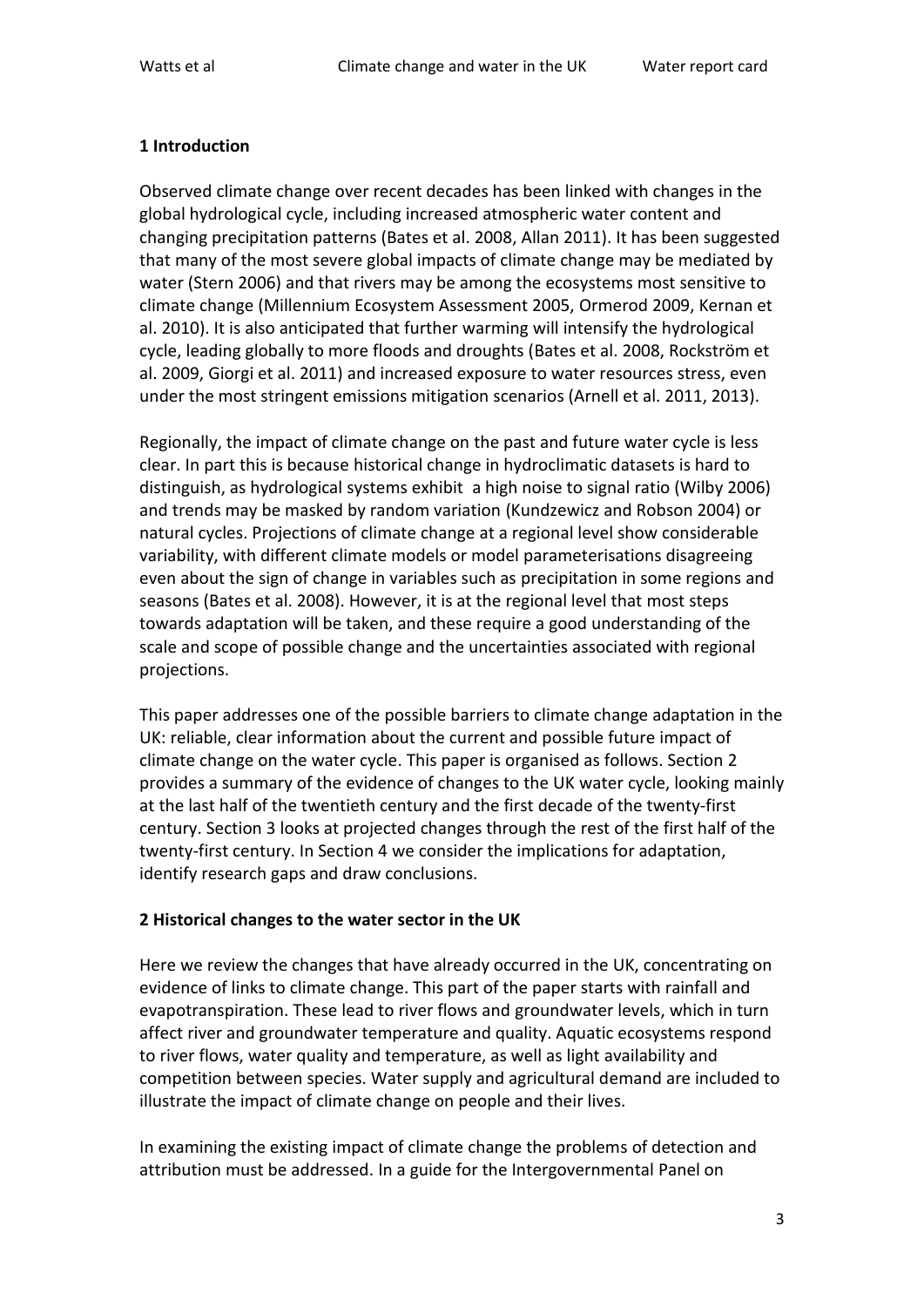Climate Change (IPCC), Hegerl et al. (2010) define detection as "the process of demonstrating that climate or a system affected by climate has changed in some defined statistical sense" and attribution as "the process of evaluating the relative contributions of multiple causal factors to a change or event with an assignment of statistical confidence." Attribution methods include *direct attribution* of changes to external forcing and *associative attribution*, where changes in the observed impact are compared with observed changes in climate. In both cases, it is important to consider confounding factors; unless all other possible causes for an observed change can be ruled out, the change should not be attributed to climate change.

Throughout this section we try to be clear about the attribution of observed changes. It should be noted that a lack of attribution to climate change could be for a number of reasons; there may be no link with climate change, there may have been no investigation of the link, or the observed change may actually be associated with climate change but it may not be possible to identify this with any confidence (in other words, a false negative).

## **2.1 Precipitation and evapotranspiration**

Rainfall (or more properly, precipitation) and evapotranspiration together drive the water balance, and quantification of the two forms the basis of modern hydrology (Blackie and Eeles 1985).

The England and Wales Precipitation (EWP) series includes monthly totals from January 1766<sup>1</sup> (Alexander and Jones 2001), and has been shown to be suitable for use in a wide range of studies across the UK (Croxton et al. 2006). Annual average rainfall has not changed significantly through this series, but there is an increasing trend in winter rainfall, although with little change over the last fifty years (Jenkins et al. 2008). It seems that more winter rain is falling in intense events (Osborn and Hulme 2002, Jenkins et al. 2008, Burt and Ferranti 2011, Jones et al. 2012), with the changes being most significant in long-duration events (five to 10 days) (Fowler and Kilsby 2003). Long summer events also show increased rainfall intensity (Jones et al. 2012). There is also some evidence that the within-year clustering of extreme rainfall events has increased in recent years (Jones et al. 2012). There is insufficient evidence to suggest a link between climate change and these changes in precipitation and some authors have suggested that at the UK scale such a link may not be apparent until the 2050s in most regions (Fowler and Wilby 2010).

Evapotranspiration includes both direct evaporation to the atmosphere from soil and water surfaces, and transpiration from trees and other plants. Direct measurement of evapotranspiration is not practical at a catchment scale, but there are several methods for calculating potential evapotranspiration from meteorological variables (Shuttleworth 2007). Potential evapotranspiration (PE) is an estimate of the maximum volume of water that could pass to the atmosphere if there is no limit to supply. Actual evapotranspiration (AE) is constrained by water availability (usually

l <sup>1</sup> Available from http://www.metoffice.gov.uk/hadobs/hadukp/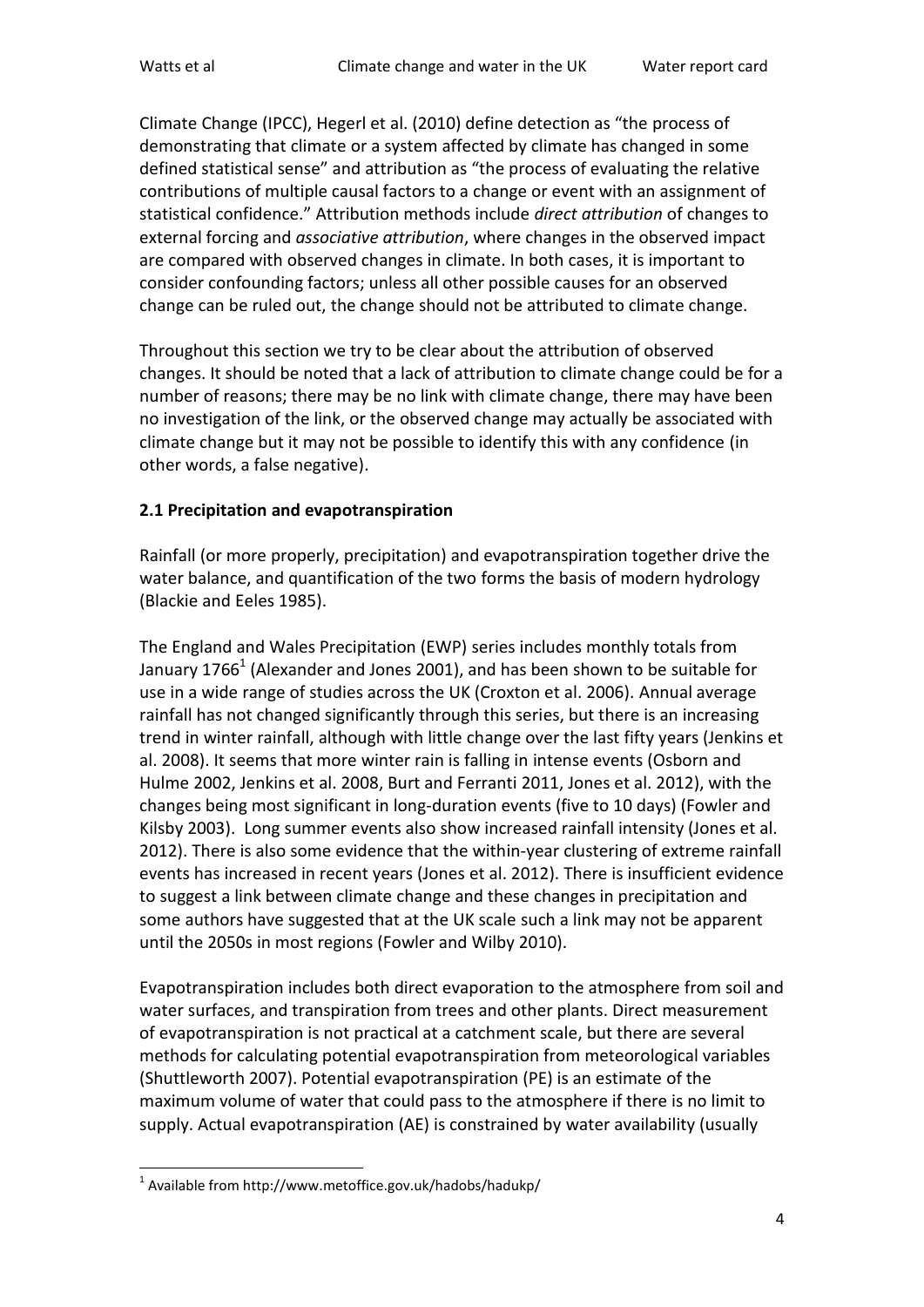soil moisture), and cannot be greater than PE. Temperature-based methods for estimating PE have a long history, dating back to the 1940s (Penman 1948, Thornthwaite 1948) but evapotranspiration is more properly considered a function of the energy balance, humidity and wind speed (Monteith 1965, Allen et al. 1998).

There are few studies of historical changes in evapotranspiration in the UK, with no large scale studies. Burt and Shahgedanova (1998) calculate evaporation from 1815 to 1996 for a site in Oxford, finding increases in PE but decreases in AE over the period studied. Temperature trends can be used to infer changes in potential evapotranspiration: temperature presents a reasonable, but not perfect, correlation with evapotranspiration (see, for example, Dai (2011) and Sheffield et al. (2012) for a discussion of the impact of different PE formulations on drought indices), though it is not clear that the relationship will remain constant in a changing climate. Karoly and Stott (2006) conclude that it is likely that there has been a human contribution to warming in the Central England Temperature (CET) series<sup>2</sup>. CET has increased by about a degree Celsius since 1980 (Jenkins et al. 2008). On this basis, it might be reasonable to hypothesise that UK PE has also increased over the same period, but there is no formal study to confirm this.

## **2.2 River flows and groundwater levels**

River flows and groundwater levels represent the integrated response of hydrometeorological processes (principally precipitation and evapotranspiration) acting on a catchment. The UK has an exceptionally dense river gauging and groundwater level network<sup>3</sup>, essential for the detection of changes and trends (Hannah et al. 2011). However, there are few records from before the 1960s, catchment change and water use affects many of the sites, and poor quality and missing data is a problem for the estimation of low and high extremes of both river flow and groundwater level.

Groundwater levels are highly variable in both space and time, and there have been no large scale studies of historical changes in groundwater levels across the UK. Holman et al. (2011) investigate links between three long English groundwater records and three indices of atmospheric circulation (including the North Atlantic Oscillation, NAO). In some periods there are strong links between groundwater levels and circulation indices, but at other times the links are weak or non-existent, perhaps illustrating the complex and dynamic nature of the relationship between climate and groundwater levels in the UK. No links have been made between UK groundwater levels and climate change.

There are more large scale studies of changes in UK river flow, mainly concentrating on the "benchmark network" of sites where the net impact of human disturbance on flow regimes has been relatively minor (Bradford and Marsh 2003). Hannaford and Buys (2012) find a high degree of spatial variability in seasonal flow trends from 1969

 2 Available from http://www.metoffice.gov.uk/hadobs/hadcet/

 $3$  Available from the National Water Archive http://www.ceh.ac.uk/data/nwa.htm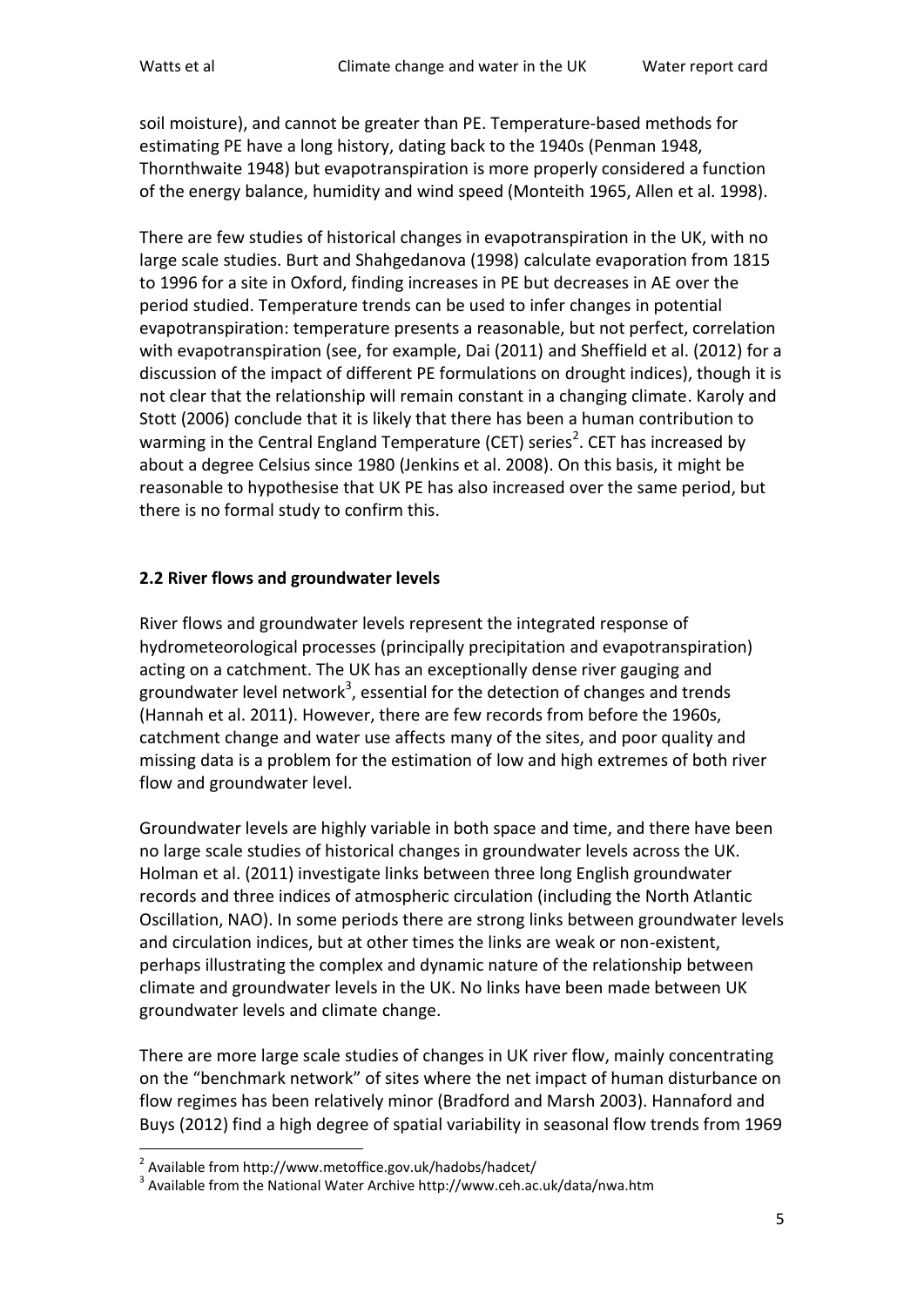to 2008, as well as different trends for high and low flows within and between seasons. In the winter half of the year (September to March) there are increasing high flows across the whole of the UK. In contrast, there is no obvious trend in low flows in winter across the UK, though in the west the increasing high flows are accompanied by a decrease in low flows. There is a weak trend towards decreasing spring flows since 1960, particularly in lowland England, and a mixed picture in summer. The UK trend towards increasing winter flows is confirmed for Scotland from 1970 to 1996 by Werrity (2002). These changes in flow have not been attributed to climate change.

Changes in flood magnitude and frequency are of considerable practical interest, because floods can have a serious impact on people and businesses. Again, most studies concentrate on the period after 1960, because of the increased number of reliable records. Hannaford and Marsh (2008) find increases in high flow magnitude and duration from the 1960s to the 2000s, especially in the uplands of the north and west. In contrast, few trends are apparent in the English lowlands, though Hannaford and Buys (2012) find greater evidence for increasing high flows in some lowland catchments over the same period. Regional studies confirm increasing high flows since about 1960, particularly in upland areas of Scotland (Black 1996, Werrity 2002), Wales and the West Midlands (Dixon et al. 2006, MacDonald et al. 2010, Biggs and Atkinson 2011). Hannaford and Marsh (2008) caution that these recent increases in high flows are not necessarily seen if trends are analysed against longer records, confirmed by Marsh and Hannaford (2008) for the River Avon in the English Midlands, and Marsh and Harvey (2012) for the River Thames in south-east England. Long chronologies of UK floods (MacDonald et al. (2006) for the Tay, Scotland, MacDonald and Black (2010) for the Yorkshire Ouse) show that there were also large floods before the instrumented record. Similarly, based on long reconstructed flood occurrence series extending back to the late 1800s, Wilby and Quinn (2013) find evidence of pronounced interdecadal variability in flooding across the UK. Recent changes in average flood magnitude and frequency have not been attributed to climate change. The only formal attribution work is for the unusual flood event of autumn 2000 (Kay et al. 2011, Pall et al. 2011) which is thought to have been more likely as a result of greenhouse gas forcing, though even here the two different studies offer different interpretations of the increased probability attributed to the forcing.

In contrast to floods, little work has addressed changes in low flow across the UK. Hannaford and Marsh (2006) find little evidence of trends in low flow between 1960 and the early 2000s. In contrast, Stahl et al. (2010) find decreases in low and summer flow in some UK catchments over the 1962 to 2004 period, though it is possible that this result is influenced by the droughts at the end of the sequence in 2003 and 2004. Marsh et al. (2007) demonstrate that some of the droughts of the nineteenth century were longer and more severe than those of the twentieth century, but there is no evidence of trends in drought occurrence or magnitude in the UK.

In summary, there is little evidence of climate change-induced trends in groundwater levels or low flows across the UK. There are signs of increases in high flows and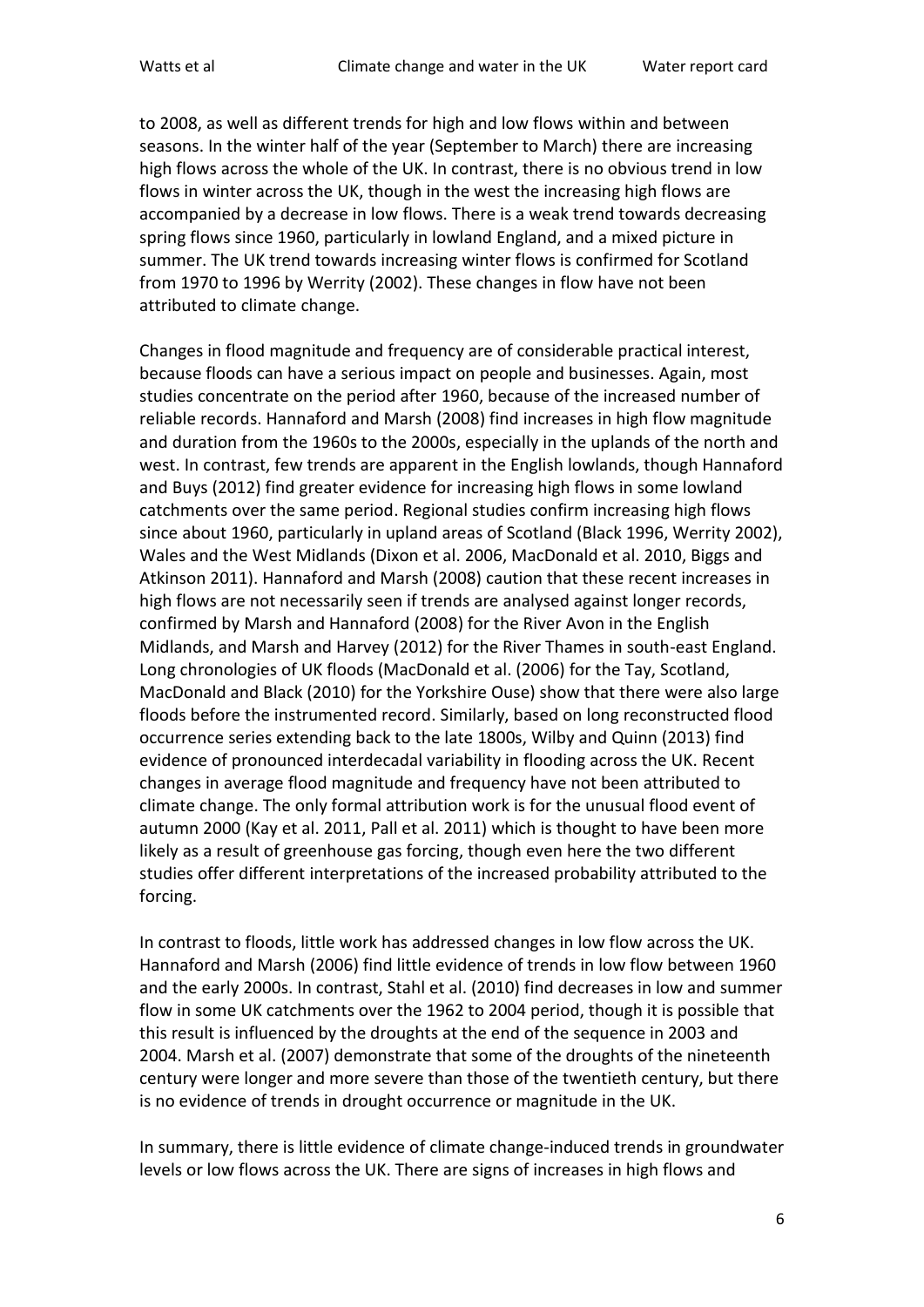floods since 1960, particularly in the uplands of the north and west, but analysis of longer records suggests that recent flood magnitudes and frequencies are not unusual. Changes in river flows and groundwater levels have not been attributed to climate change.

#### **2.3 River and groundwater temperature, quality and ecosystems**

Along with flow, water temperature is one of the most important influences on ecosystem state in rivers and streams (Caissie 2006, Webb et al. 2008), exerting a direct control on parts of the lifecycle of a genus such as trout (*salmo*) (Wherly et al. 2007) and affecting water quality, with most chemical and bacteriological processes operating faster at higher temperatures (Whitehead et al. 2009). River water temperature is controlled by energy and hydrological fluxes at the air-water and water-riverbed interfaces (Hannah et al. 2008). River water temperature varies seasonally and diurnally in response to the dominant solar forcing, with day-to-day thermal variability in response to weather conditions and flow change.

For the UK there are very few studies of long-term changes in river water temperature. Webb and Walling (1992) report rising temperatures in the River Exe, south-west England, from 1977 to 1990. Langan et al. (2001) find no trend in annual water temperatures from 1968 to 1997 in a small catchment in north-east Scotland, but report increases in mean daily maximum temperature in winter and spring, and increased average temperatures in spring. These are tentatively associated with increasing air temperature, possibly linked through a reduction in the amount of snow in the catchment. Durance and Ormerod (2007) suggest that water temperature in upland mid-Wales increased by around 1.5 °C in both forest and moorland streams between 1981 and 2005 when corrected for variation in the North Atlantic Oscillation (NAO). Des Clers et al. (2008) report an average increase in water temperature of around 0.3 °C per decade across England and Wales between 1990 and 2006, based on an assessment of sampled temperature data from around 3000 sites. At some sites, though, water temperature fell over this period.

There is very little information about changes in groundwater temperature in the UK. Stuart et al. (2010) investigate groundwater temperature from the Environment Agency's archive of about 3700 monitoring sites, but conclude that the measurements are probably unreliable, suggesting that sample temperatures had adjusted to ambient air temperature during the measurement process.

River water quality is influenced by water temperature, hydrological regime, nutrient status, point source and diffuse discharges, mobilisation of toxic substances and acidification potential (Whitehead et al. 2009), making the detection and attribution of change difficult. Pollution from point source discharges and toxic substances has decreased in recent years, mainly as a result of tighter regulation and the introduction of tertiary treatment at sewage treatment works (Jarvie et al. 2006, Neal et al. 2010), but there is a long history of increasing nutrient levels in UK catchments (Whitehead et al. 2009), mainly related to changes in land-use and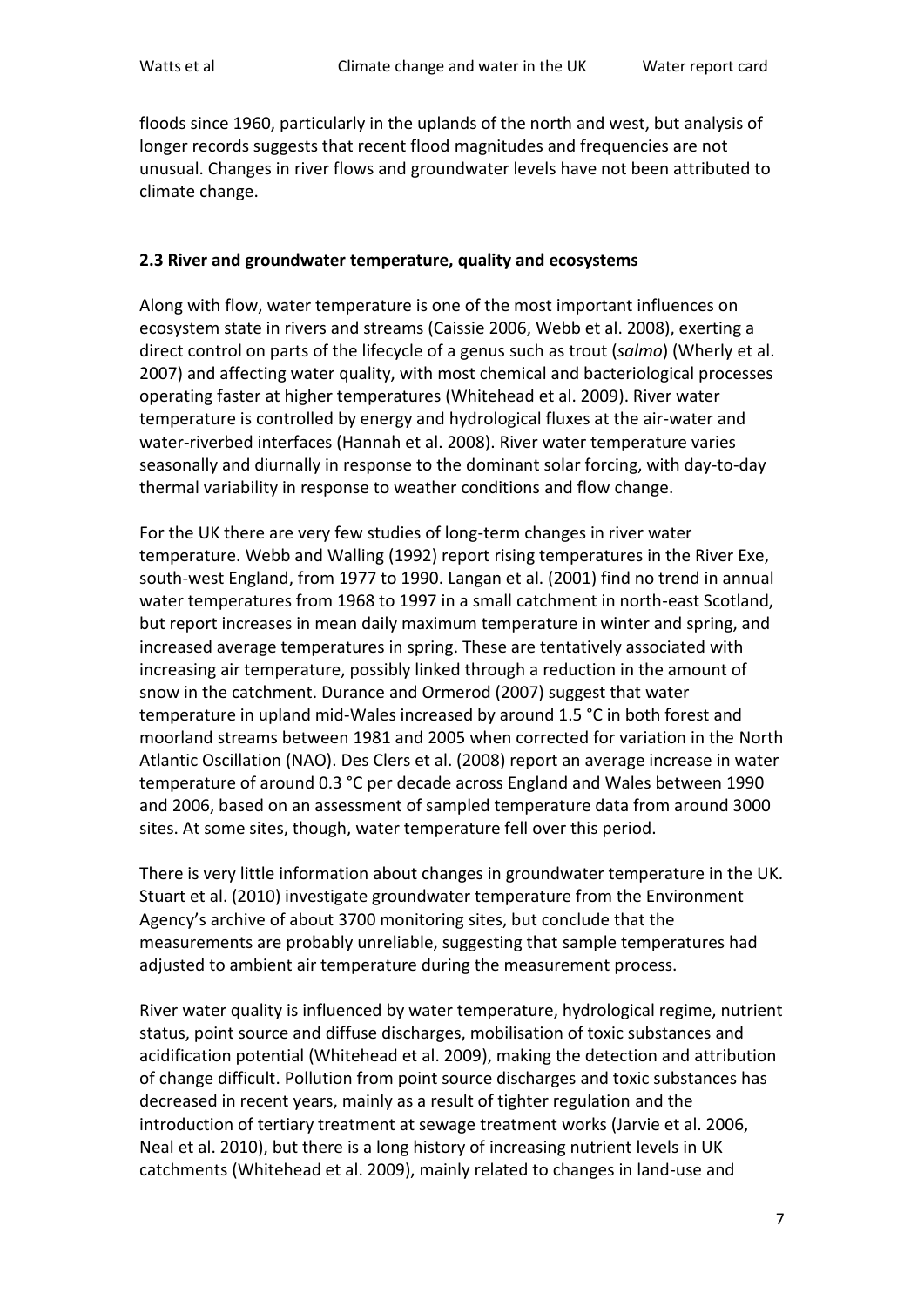fertiliser application (Whitehead 1990, Bennion et al. 2012). Upland catchments have begun to recover from acidification since the 1980s, as a result of reductions in sulphur emissions (Wright et al. 2005). There is some evidence that climate change may affect lake acidity through spatial and temporal variations in precipitation altering the predominance of flow pathways and of changes in lake water quality by temperature effects on biochemical processes (Koinig et al. 1998, Monteith et al., 2001). Dissolved organic carbon (DOC) concentrations have doubled across the UK since the 1980s (Monteith et al. 2000, Freeman et al. 2001, Evans et al. 2001, 2005, Worrall et al. 2003, 2004), possibly linked to reductions in sulphur deposition or a reduction in soil respiration due to drought (e.g. Watts et al. 2001, Clark et al. 2005, Monteith et al. 2007). Changes in UK river water quality have not been linked to climate change, instead being driven by changes in land-use and point sources (Howden et al. 2010).

The most significant impact on UK groundwater quality in the last half of the twentieth century was the intensification of agriculture and the consequent impact on groundwater quality from diffuse pollution, in particular from nitrate (Shand et al. 2007). Such changes are thought to be greater than any direct effects from climate change (Stuart et al. 2011) and there have been no studies linking historic groundwater quality changes to climate change.

Fresh waters are considered to be among the most sensitive of all ecosystems to the effects of climate change (Durance and Ormerod 2007, 2009), partly because of changes in water temperature and flow, but also because most river organisms are ectotherms (their body temperatures are controlled by their surroundings). However, establishing long-term climate effects on freshwater organisms and ecological processes is difficult. It requires long, systematic records to detect change and there are also many confounding factors that affect biodiversity and ecosystem form and function; these include flow variation, improving or declining water quality, habitat degradation and invasive species. Even where climate change is the underlying cause of local extinction, this may not occur as a direct response to climate but to other related factors, such as loss of host or pollinator species or changes in pathogens or competitors (Cahill et al. 2013). More than 30 years of data collection at the Llyn Brianne Stream Observatory in mid-Wales has shown a decrease in invertebrate abundance in spring of around 20% for every 1 °C temperature rise (Durance and Ormerod 2007). Durance and Ormerod (2010) suggest that the loss of *Crenobia alpina* (a planarian or flatworm) in the Llyn Brianne catchment was a response to a prolonged positive North Atlantic Oscillation (NAO) between 1989 and 1994, though they caution that it is difficult to identify the exact climatic causes leading to such local extinctions. Clews et al. (2010) suggest that warmer, drier summers may explain reductions in salmon and brown trout populations in the Welsh Wye catchment between 1985 and 2004. Increased spates may destroy habitats and extended low flow conditions can cause both scouring and siltation (Meyer et al., 1999, Wright et al., 2004). Altered environmental conditions may result in the loss of taxa thereby allowing non-native species to enter riversystems (Verdonschot et al., 2010).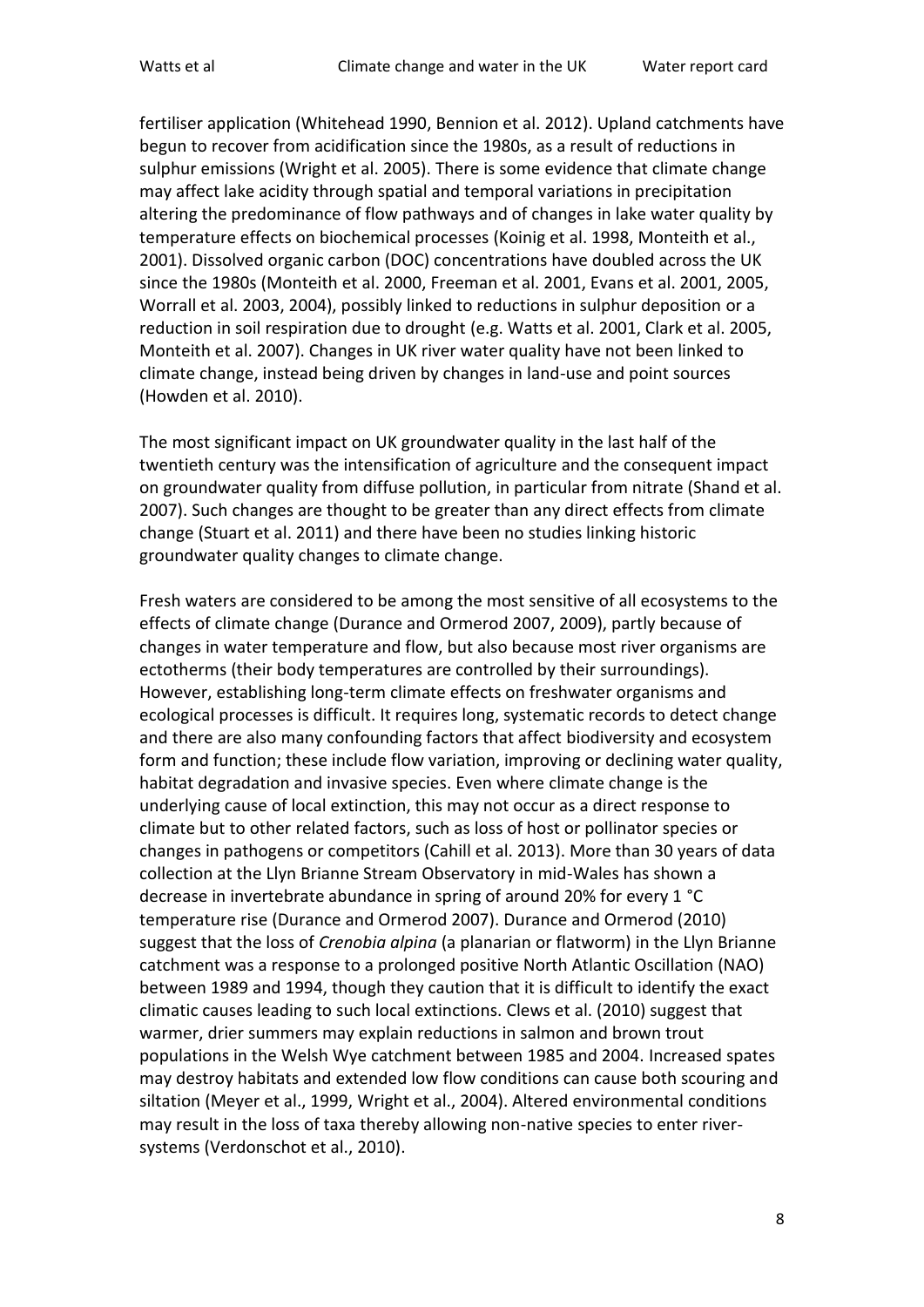In summary, there is some evidence that UK river water temperatures may be increasing as a result of climate change, but no research to link other changes in water quality with climate change. There is some evidence that ecosystems are responding to changes in water temperature.

#### **2.4 Water use**

In the UK, water is used in households, agriculture, and industry, with power generation and public water supply the two largest water uses. As the climate changes, water use may also change, but the links between water use (sometimes called "demand") and weather and climate are complex, with social and economic changes also driving changes in water use (Watts 2010, Wade et al. 2013). This section concentrates on public water supply and agriculture as the links to climate are clearest and most research has concentrated on these areas.

Water supply planning considers the risk of supply failure that results from reduced availability and increased demand for water during droughts (e.g. Hall et al. 2012, Watts et al. 2012). There is no evidence for a change in the magnitude or frequency of droughts in the UK over the twentieth century, though some nineteenth century droughts were longer and more severe than those of the twentieth century (Marsh et al. 2007). Water demand is partly linked to temperature, with greater water demand on hot days (Herrington 1996, Downing et al. 2003, Parker and Wilby 2013) so demand might be expected to have already increased with increasing average temperature. However, there is no research to confirm this, which may be because the signal is too small to distinguish compared to the many other factors that influence demand.

Irrigated crops cover only a small area of the UK (150,000 hectares even in a dry year (Knox et al. 2009)) and irrigation uses less than 2% of water abstracted in England and Wales (Weatherhead and Howden 2009). However, irrigation is needed mainly in the summer and in the driest parts of the UK, which means that locally it can exert a significant pressure on the water environment (Hess et al. 2010). Weatherhead and Knox (2008) estimate that demand for irrigation water, corrected for weather variation, grew at an underlying average rate of over 2% per year between 1982 and 2005. Much of this growth appears to be due to increased irrigation on high value crops, partly to assure quality standards, and as the demand is corrected for weather variation, this increase in water use cannot be associated directly with climate change (Weatherhead and Knox 2008). Disentangling the effects of non-climate factors on agricultural water use complicates such analyses (Knox et al. 2010).

## **2.5 Summary of impacts**

This section of the paper illustrates some of the problems in trying to understand the impact of climate change in the UK. Changes in air and river water temperatures and in rainfall patterns have been observed over the last fifty years. Air temperature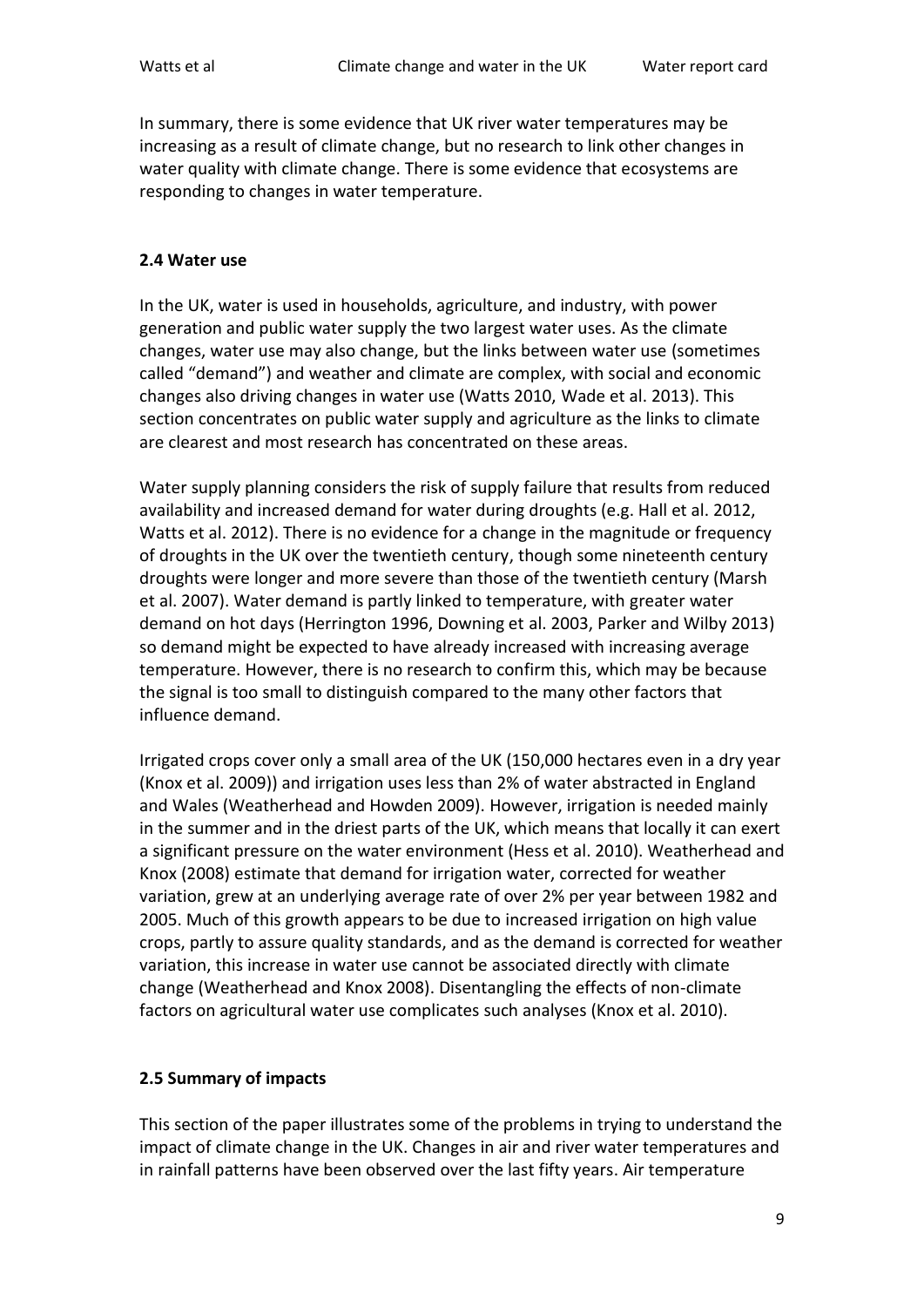increases have been attributed formally to climate change, and water temperature changes may be linked to the same processes that have changed air temperature, though water temperature is only partly dependent on air temperature. Changes in rainfall patterns have not been linked to climate change, and the impact of climate change on river flows and groundwater levels has not yet been detected. This suggests that adaptation to climate change will need to start before formal attribution of changes; for example, Fowler and Wilby (2010) estimate that it is at least a decade before climate change induced changes in winter extreme rainfall can be detected in south west England, with later detection for other seasons and regions of the UK. The next section of this paper looks at the possible impact of climate change on water in the UK over the first half of the 21<sup>st</sup> century.

## **3 Possible changes to the UK water cycle through the 21st century**

The impact of climate change on the water environment of the UK has been the subject of much research, perhaps reflecting both the scale and impact of possible change and the way that water and everyday life are inextricably linked, not only in the UK but in most of the world (e.g. Sofoulis 2005). In evaluating possible changes, it is essential to consider uncertainty in climate projections. Uncertainties in climate prediction come from three main sources: internal variability of the climate system, model uncertainty, and emissions uncertainty (Hawkins and Sutton 2009). For many regions, including western Europe, natural climate variability is the biggest source of uncertainty for up to thirty years ahead, with greater uncertainty in precipitation projections than temperature projections (Hawkins and Sutton 2011). Model uncertainty – the way that different GCMs simulate changes in climate for a given radiative forcing – then becomes the most important source of uncertainty (Hawkins and Sutton 2011). Ignoring the uncertainty in climate projections could lead to inappropriate adaptation measures; for this reason, it is often suggested that the results of a range of climate models are used in any adaptation study (e.g. Hawkins and Sutton 2011). The UK Climate Projections 2009 (UKCP09, Murphy et al. 2009), on which many recent UK climate impact studies are based, address this problem by using a Bayesian statistical framework to generate a probabilistic ensemble of climate projections that combine climate variability and model structural uncertainty for three separate emissions scenarios (Murphy et al. 2008). This allows an explicit understanding of the possible range of climate change, though the range remains constrained by the processes represented in the climate models used in the assessment.

The UK is fortunate in having access to a growing academic literature on climate change impacts, much of which covers some aspect of water or the water environment. Much of the work on possible impacts takes as its basis the UK climate projections, either in the assessment from 2002 (UKCIP02, Jenkins et al. 2002) or from 2009 (UKCP09, Murphy et al. 2009). With few exceptions, impact studies tend to be location specific (e.g. Wilby et al. 2006, Johnson et al. 2009, Cloke et al. 2010) or demonstrations of possible approaches that could be used more widely (e.g. New et al. 2007, Lopez et al. 2009, Fung et al. 2013). UK-scale assessments have been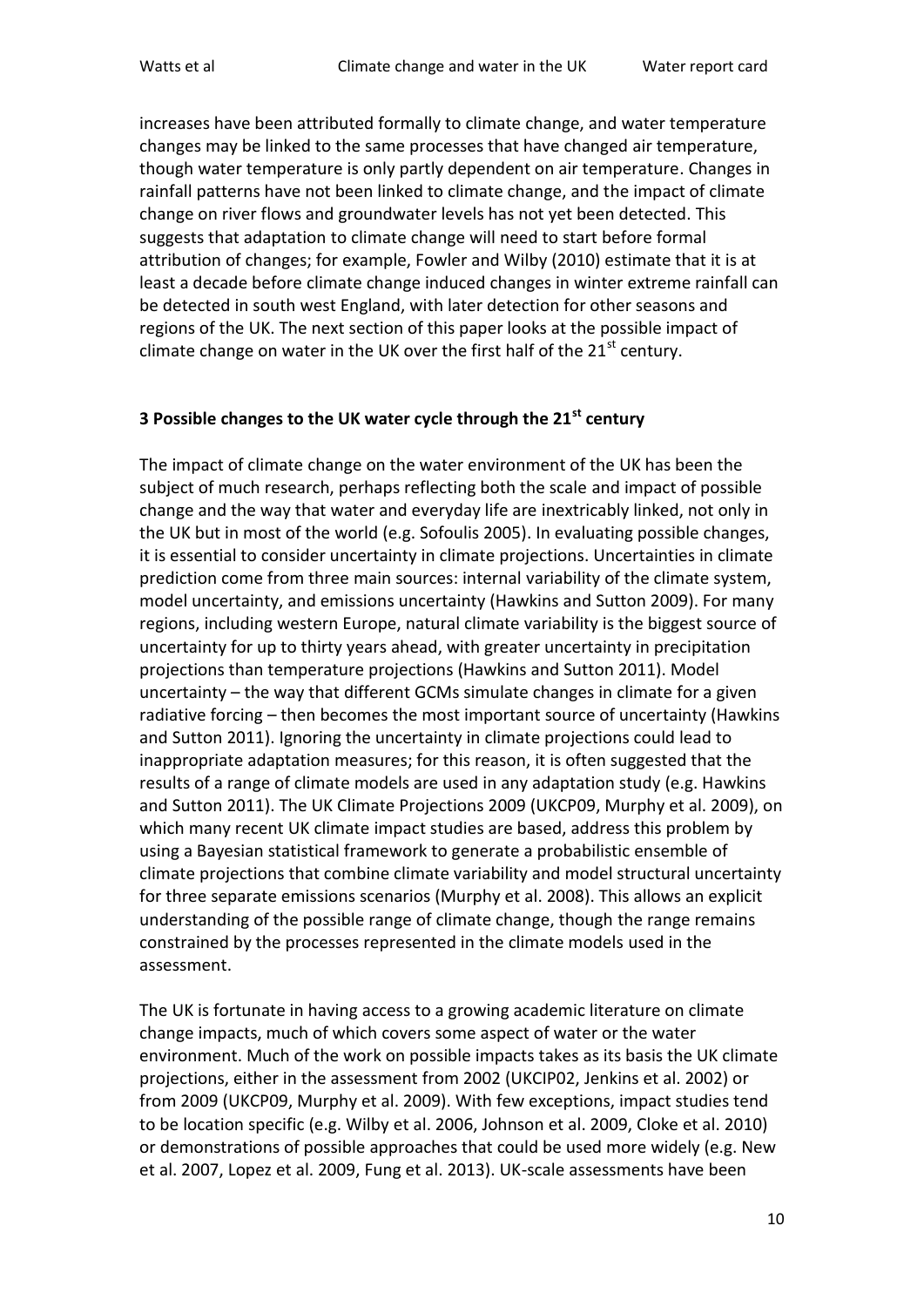conducted for river flows (Christiersen et al. 2012, Prudhomme et al. 2012), droughts (Blenkinsop and Fowler 2007, Vidal and Wade 2009, Burke et al. 2010, Rahiz and New 2013), extreme rainfall (Fowler et al., 2007, Fowler and Ekström, 2009), and floods (Prudhomme et al. 2013a, 2013b).

This section follows the same structure as section 3 and looks mainly towards the 2050s, with some information about changes over the remainder of the  $21<sup>st</sup>$  century. The 2050s represent a reasonable planning horizon for many parts of the water environment; for example, it may take 20 years or more to plan, design and build a new reservoir (Wilby and Davies 1997).

## **3.1 Rainfall and evapotranspiration**

The previous generation of UK climate projections, known as UKCIP02 (Jenkins et al. 2002), presented a relatively simple picture of increasingly warmer, wetter winters and hotter, drier summers through the  $21<sup>st</sup>$  century, suggesting, for example, that by the 2080s virtually every summer may be hotter and drier than 2001. UKCP09 (Murphy et al. 2009) takes a broader view of uncertainty, giving ranges of possible change. This assessment suggests that annual average rainfall may change little by the 2080s, with the  $10^{th}$  to  $90^{th}$  percentile range between a 16% reduction and a 14% increase for the medium emissions scenario. Seasonal precipitation changes may be greater. In winter, UKCP09 projects the biggest increases to be along the west coast, with a median change of +33% (10<sup>th</sup> to 90<sup>th</sup> percentile range +9 to +70%). In contrast, small decreases are seen in Scotland in winter  $(10^{th}$  to  $90^{th}$  percentile range -11 to +7%). In summer, UKCP09's biggest median change of about -40% is in southern England ( $10^{th}$  to  $90^{th}$  percentile range -65 to -6%), with little change in northern Scotland (10<sup>th</sup> to 90<sup>th</sup> percentile range -8 to +10%). It will be noted that, by definition, there is a 20% chance of values being outside the ranges quoted. Fowler and Ekström (2009) examine changes in extreme rainfall using a range of Regional Climate Models (RCMs), finding increases in winter, spring and autumn extreme precipitation by the 2080s, with increases ranging from 5 to 30% depending on region and season. Summer changes are less clear, and changes in short-duration (sub-daily) rainfall events remain unclear, as current climate models are unreliable at these scales (Fowler et al. 2007).

UKCP09, in common with most RCMs and GCMs, does not offer direct estimates of future evapotranspiration. It is possible to use output from climate models to calculate PE using one of the many formulae that exist, but this can be problematical. The more physically-based methods are considered most accurate (e.g. Allen et al. 1998) but GCMs do not project all climate parameters with equal reliability, raising the question of whether it is better to use physically-based methods with uncertain data, or empirical methods with more certain data (Kingston et al. 2009). It is clear that different methods lead to different projections of potential evapotranspiration, at scales from local (Kay and Davies 2008) to global (Kingston et al. 2009).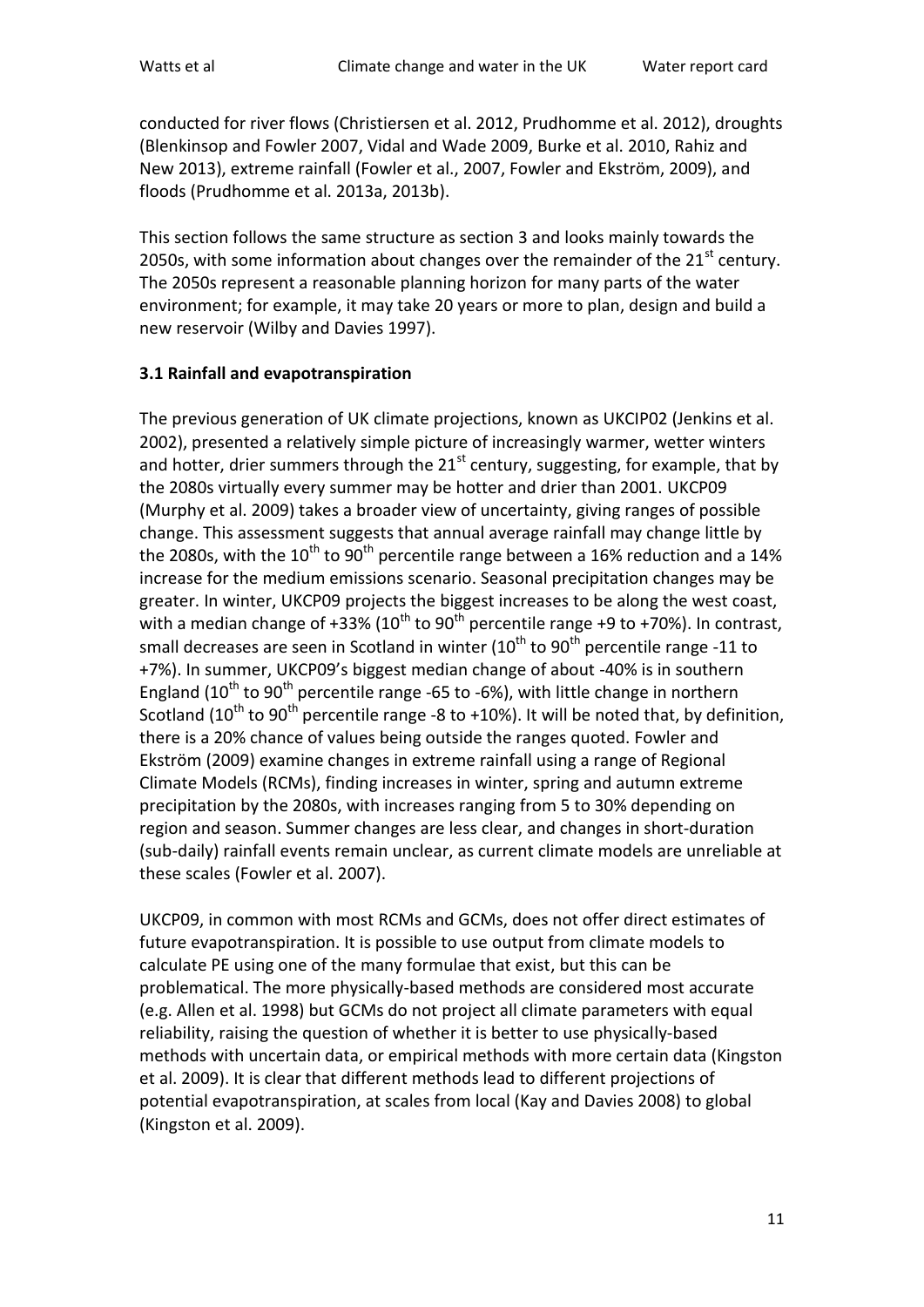What does this mean for the UK? Estimates of changes in PE vary depending on both GCMs and PE methods. Penman-Monteith estimates generally show increases in PE by the 2050s (Prudhomme et al. 2012) and the 2080s (Kay and Davies 2008). Patterns of increase vary seasonally: Kay and Davies (2008) find that some months can show small decreases in PE using the Penman-Monteith formulation, but annual changes range from +6 to +56%. Temperature-based PE estimates for the UK show a similar range (e.g. Kay and Jones 2012) but tend towards increases throughout the year (e.g. Kay and Davies 2008, Christiersen et al. 2012). All of these studies assume that meteorological variables alone control PE, but vegetation type and growth is also relevant. In an attempt to understand part of the role of vegetation, Bell et al. (2011) allow surface resistance to vary, simulating the closure of plant stomata under higher atmospheric  $CO<sub>2</sub>$  concentrations, and find much lower increases in PE; this suggests that there is a need for more work on feedbacks between climate change, land-cover and PE.

#### **3.2 River flows and groundwater levels**

Much attention has been paid to possible changes in flow as a result of climate change. Most studies concentrate either on long-term changes in average flow, or on changes in flood flow. Many studies approach this problem by scaling historic rainfall and potential evapotranspiration time series, referred to as a perturbation or delta change approach (Prudhomme et al. 2002, Fowler et al. 2007a). This has the effect of maintaining current sequencing of wet and dry events but changing their magnitude. Identification of the scaling factors for a river catchment or other area of interest requires downscaling from a GCM, for which a variety of different methods exist, often giving different hydrological results (Fowler et al. 2007a). Combined with the uncertainty in hydrological modelling (e.g. New et al. 2007), this means that projections of changes in UK flow cover a wide range, though as the range of uncertainty is poorly sampled this is probably not the full range of possible outcomes (Hall 2008, Arnell et al. 2013).

Site-specific studies often consider a range of different GCMs, emissions scenarios and sometimes hydrological model parameterisations. Wilby et al. (2006) look at a range of GCMs and emissions scenarios for the Kennet, southeast England, with some GCMs giving small reductions in summer flow but others leading to increases; medium and high flows increase in all the GCMs investigated. Johnson et al. (2009) use the UKCIP02 change factors (Jenkins et al. 2002) to examine changes in flow in the Yorkshire Ouse, northeast England, and the Thames, southeast England. They find reductions in low and high flow at both locations, but they note that the climate model used is considered dry. Cloke et al. (2010) look at changes in river flow in the Medway, southeast England, investigating 10 different RCM results and a range of hydrological model parameterisations. They find reductions in flow, especially in summer, where flows are reduced by 50% by the 2060s. Lopez et al. (2009) use a large ensemble of climate projections for the River Exe in southwest England, comparing these to a range of different GCMs. Most models show a reduction in summer flows by the 2030s, with more models projecting increases in winter flows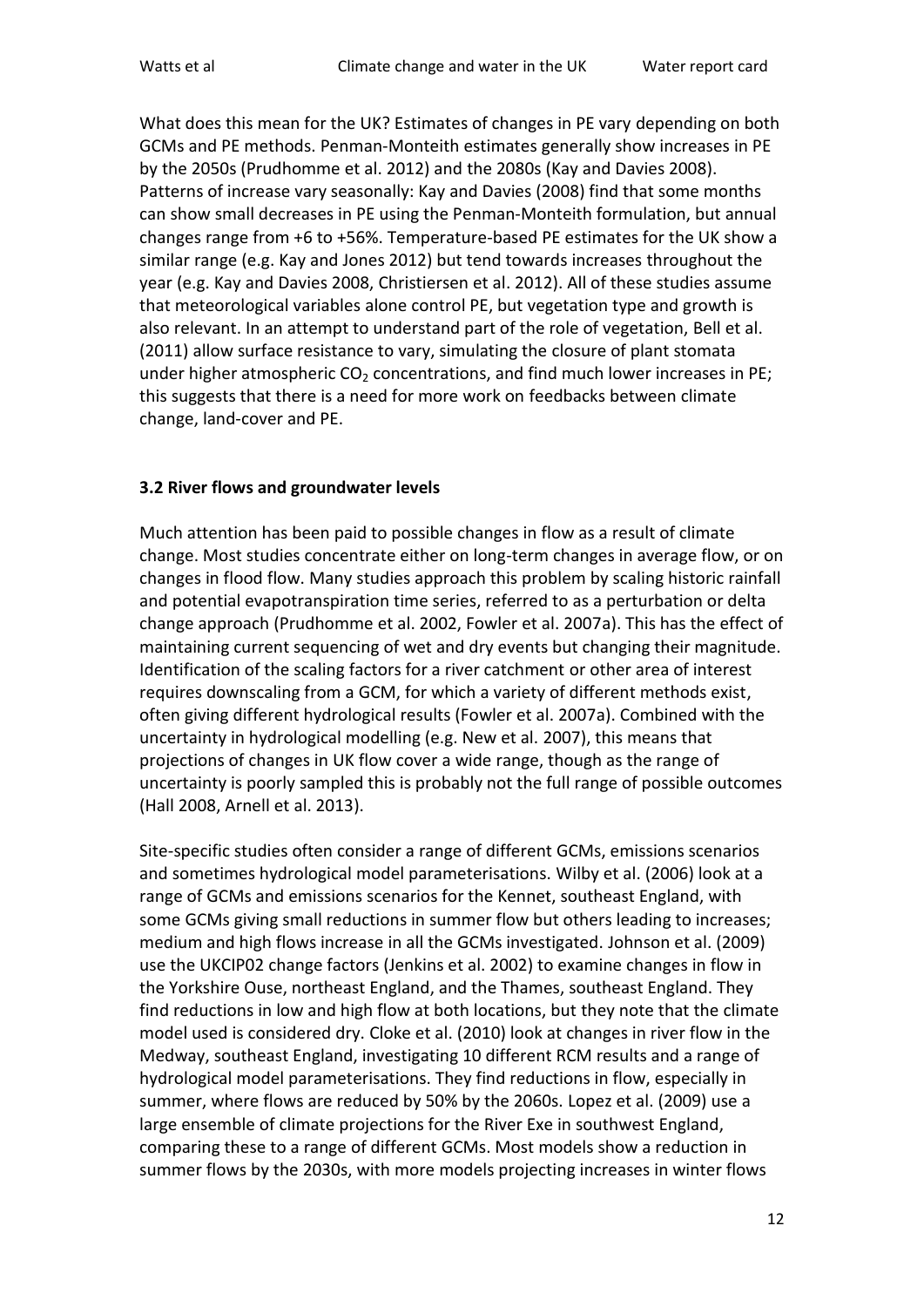than decreases. Lopez et al. (2009) caution against relying on these results, as the study is aimed at exploring the use of large ensembles rather than estimating changes in flow. Indeed, much catchment-specific work is aimed at exploring new approaches (e.g. Wilby et al. 2011, Fung et al. 2013), and it is hard to generalise from specific studies that use different GCMs and have different objectives.

Two recent studies look at the impact of climate change on monthly and seasonal river flows across the UK. Christiersen et al. (2012) use the UKCP09 climate ensemble to model flows in the 2020s at 70 locations across the UK, choosing sites where the catchment is thought to be broadly undisturbed by artificial influences (Bradford and Marsh 2003). The approach uses a stratified sampling method to reduce the 10,000 member ensemble of change factors from UKCP09 to a more manageable 20 sets of factors intended to represent the distribution of the original ensemble. The ensemble approach allows Christiersen et al. (2012) to draw conclusions about the range of possible changes in flow. The median projection is a reduction in spring (MAM) and summer (JJA) flows, a mixed picture in autumn (SON) and small increases in winter (DJF) flows across the UK. The greatest reductions in flow are in August, with a median projection of up to 30% reduction compared to the 1961-90 baseline. For most seasons the  $25<sup>th</sup>$  to 75<sup>th</sup> percentile range spans a range from lower to higher flows; the exception is for the summer where most sites have a reduction in flow even at the  $75<sup>th</sup>$  percentile. This distribution leads Christiersen et al. (2012) to some confidence in a reduction in summer flows across the UK by the 2020s.

Prudhomme et al. (2012) use a different approach to examining changes in flow across Britain (Northern Ireland is omitted from their study) by the 2050s. Their model is a generalised rainfall-runoff model parameterised on catchment characteristics (Young 2006) which means that it is possible to model natural flows at all the reaches across the country. Such a model needs spatially coherent climate projections; Prudhomme et al. (2012) use the 11 RCMs that form part of the basis of UKCP09 (Cloke et al. (2010) used 10 of these 11 RCMs). These provide scenarios of possible change to which it is not possible to assign probabilities, but which give some sense of spatial variability in change that cannot be gathered from the probabilistic approach of Christiersen et al. (2012). Prudhomme et al. (2012) find a mixed picture of changes in winter flow in England and Wales, with changes of -20 to +40%. In Scotland in winter the changes are smaller, in the range of +/- 20%. In spring (MAM) most of the scenarios have reduced flows across the UK, with reductions of up to 40%, but three of the eleven show increases in flow of up to 60% in central England. In summer, there is a more consistent picture of reduced flows across most of the scenarios with reductions of up to 80% especially in the north and west. However, even in summer a few scenarios have small increases in flow in some areas, most notably northeast Scotland in one scenario, and southeast England in another. Autumn changes, like spring, are mixed, with a range of -80% to +60%, with decreases appearing most frequently in southern England. Annual average flows change little across the century.

It seems that the results of Christiersen et al. (2012) and Prudhomme et al. (2012) are broadly consistent, given the different time horizons, but this is perhaps not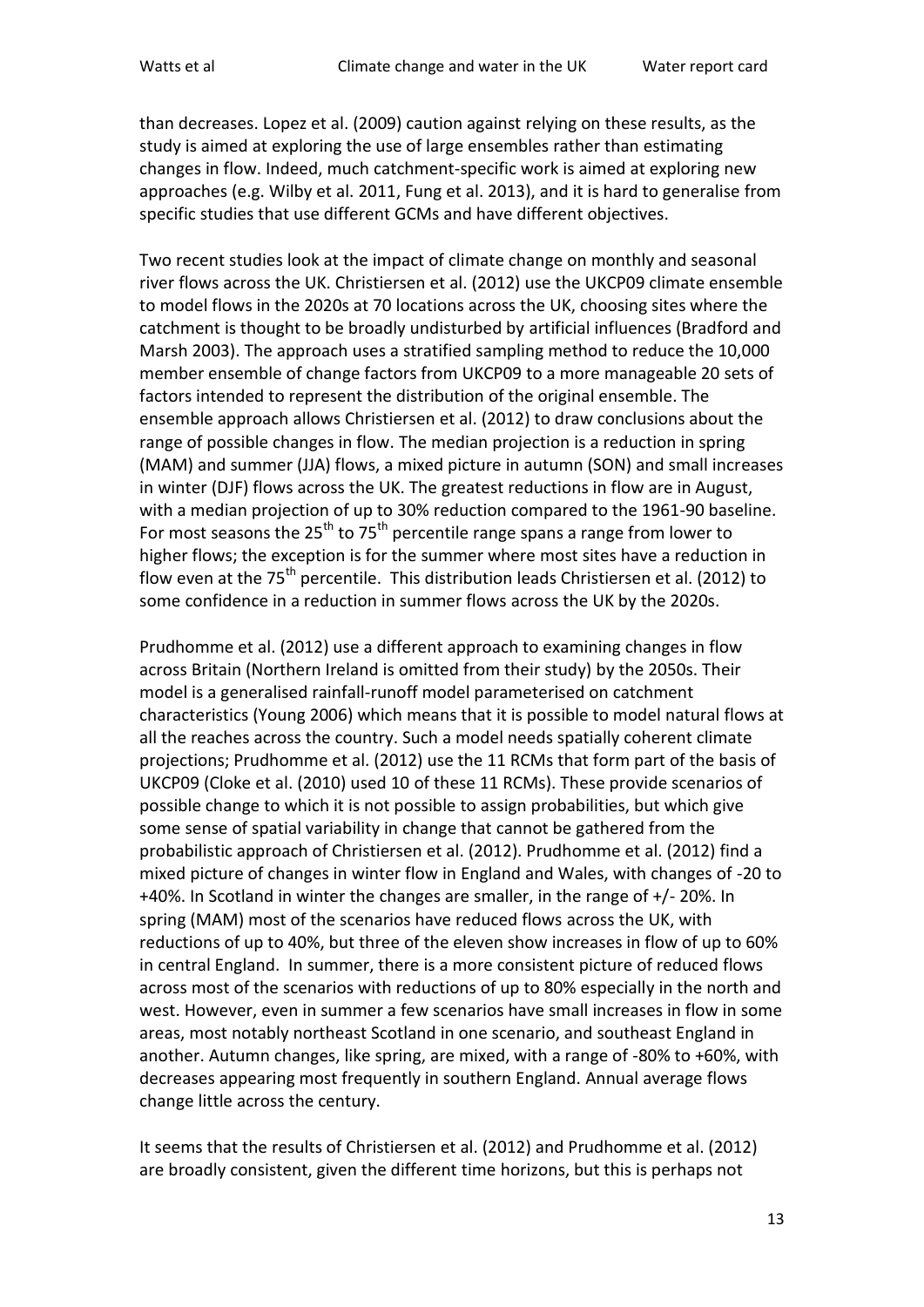surprising as both are derived from the same RCM results. Overall, summer flows seem more likely to reduce through the century across Britain, but Prudhomme et al. (2012) demonstrate that increases remain possible, even if less likely than decreases in flow.

Changes in drought frequency and severity are perhaps the most important question for water supply, but neither Christiersen et al. (2012) nor Prudhomme et al. (2012) are able to consider such changes, both because the change factor approach can only scale historic weather sequences and because GCMs and therefore RCMs are not good at representing the processes that lead to the persistence of extended dry weather across northern Europe (Murphy et al. 2009). Long droughts lasting two years or more are particularly important for water supply in the UK (Marsh et al. 2007, Watts et al. 2012). Blenkinsop and Fowler (2007) consider precipitation-deficit droughts in six different RCMs for the 2080s. Short summer droughts are projected to increase except in Scotland and Northern Ireland, though these results are uncertain. Changes in longer droughts are even more uncertain, but the longest droughts are projected to become shorter and less severe in most of the RCMs. Blenkinsop and Fowler (2007) caution that climate models may not be able to simulate persistent low rainfall events, making it difficult to draw conclusions about long droughts. In an apparently contradictory finding, Vidal and Wade (2009) use a slightly different definition of precipitation deficit drought, and find an increase in long droughts in southeast England by the end of the century. Vidal and Wade (2009) agree with Blenkinsop and Fowler (2007) that uncertainty is great, and that water supply planners need to consider a range of possible future droughts. Burke et al. (2010) look at droughts from 3 to 18 months duration and find an overall increase in droughts of all duration through the  $21^{st}$  century, though with a wide spread that spans decreases as well as increases in drought frequency. As an example, the possible frequency of a drought like 1976 (Doornkamp et al. 1980) by the end of the  $21<sup>st</sup>$  century could range from the current frequency (perhaps 1 in 100) to 1 in 10 years (Burke et al. 2010). Rahiz and New (2013) consider the spatial coherence of future droughts, suggesting that by the end of the century droughts may be more coherent, with a higher probability of droughts occurring in different areas at the same time.

Changes in flood magnitude and frequency are just as interesting and important as changes in drought occurrence, but they are equally difficult to assess. There are two main approaches (Wilby et al. 2008); inference from projections of extreme precipitation, or downscaling from GCMs followed by hydrological simulation. Fowler et al. (2007b) use a multimodel ensemble to look at changes in extreme rainfall, dividing the UK into nine regions. Median changes indicate an increase of 10 to 20% on 1961-90 extreme rainfall values by 2071, with more confidence about changes in 10 day values than in 1 or 2 day extremes, though Fowler et al. (2007b) report considerable uncertainty in all of these changes. Fowler and Wilby (2010) confirm these projected increases in extreme rainfall across the UK in autumn and winter. Prudhomme et al. (2010) look at changes in 20 year return period floods for the 2080s for two British catchments, using an approach that uses a rainfall-run-off model to examine the sensitivity of catchment floods to changes in rainfall and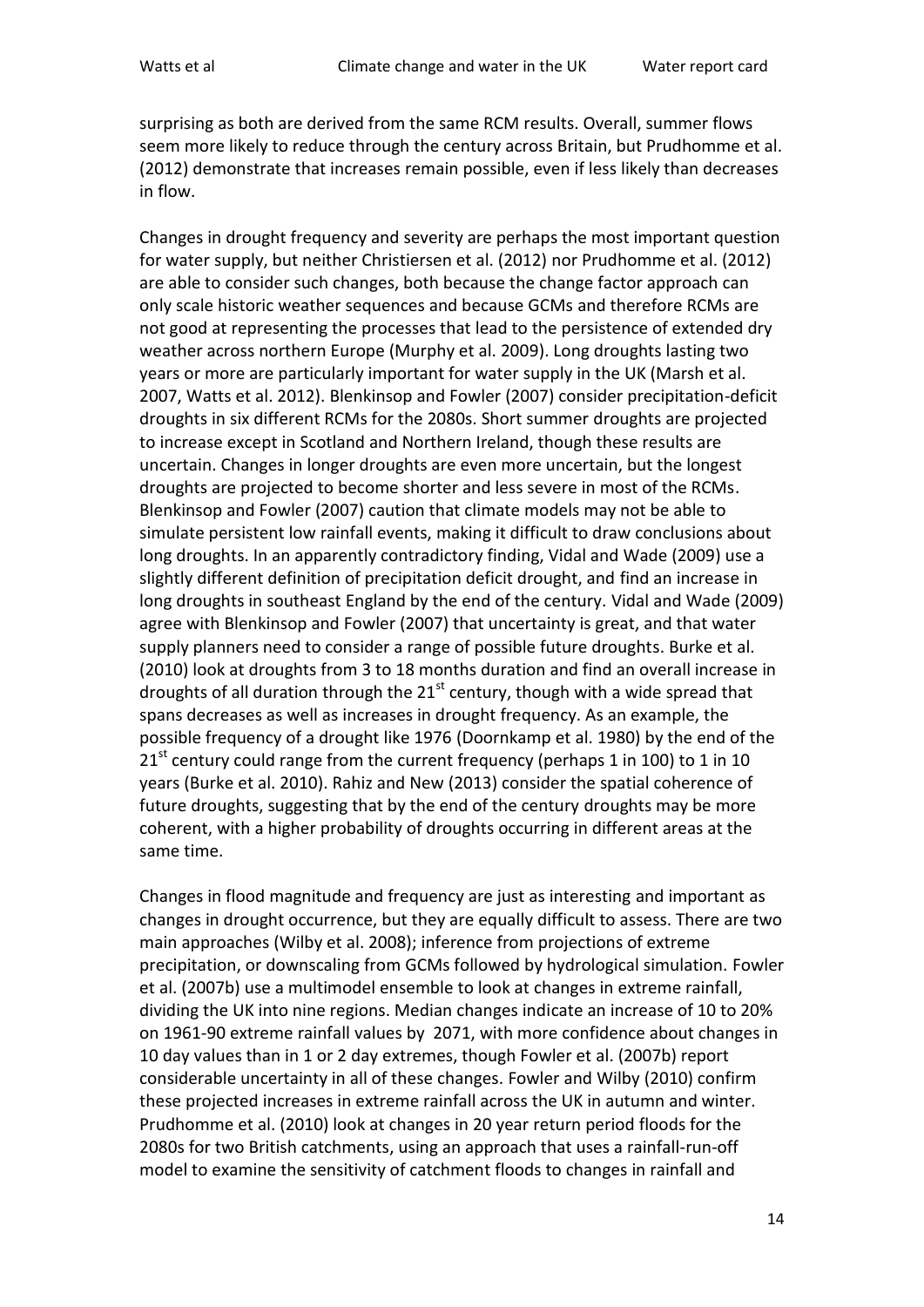temperature, and then plots changes from multiple GCMs on this sensitivity surface. While many of the GCMs lead to increases in the magnitude of the 20-year flood, most would be contained within a 20% allowance. However, some GCMs suggest that floods could grow beyond this limit by the 2080s, with greater changes for a catchment in the northwest than the southeast. Prudhomme et al. (2013a, 2013b) extend this study to more catchments across Britain, confirming the importance of catchment climatic and physical characteristics in determining how floods respond to climate change. Bell et al. (2012) use a distributed hydrological model to examine changes in flood in the Thames catchment, southeast England, using the 11-member RCM ensemble also used by Prudhomme et al. (2012). Towards the bottom of the catchment, Bell et al. (2012) report that for the 2080s, the average estimated change in modelled 20-year return period flood peaks is +36% with a range of -11% to +68%.

Changes in rainfall and evapotranspiration will also affect groundwater recharge and groundwater levels, though there have been relatively few studies in the UK and, as yet, no consistent national assessment. Jackson et al. (2011) use 13 different GCMs to investigate changes in recharge in a chalk aquifer in southeast England. The ensemble average suggests a 5% reduction in recharge by the 2080s, with a range extending from a 26% decrease to a 31% increase. There may be more winter recharge but it may take place over a shorter period. Other studies are based on the UKCIP02 climate scenarios (Jenkins et al. 2002). Herrera-Pantoja and Hiscock (2008) suggest that annual recharge could fall by up to 20% by the 2080s in the chalk in East Anglia, and by 7% in the Devonian and Carboniferous Limestone in Scotland. There has been little work on the impact of climate change on groundwater levels, though reductions in recharge would be expected to lead to lower groundwater levels.

#### **3.3 River and groundwater temperature, quality and freshwater ecosystems**

River water temperature is expected to change with climate change, but there has been little work to examine this in the UK. Worldwide, most projections are based on statistical relationships between air temperature and water temperature: these relationships are stronger at monthly resolution than daily, and weaker again at the annual resolution because water temperature varies much less than air temperature (Webb et al. 2008). Webb and Walling (1992) look at 36 river sites in the UK, projecting an increase in monthly mean water temperature of +1 to +3.6 °C with an air temperature increase of 2 °C; the response was modified by river basin characteristics, with groundwater and shading from trees controlling response. Van Vliet et al. (2011) demonstrate that, globally, changes in flow can be an important control on changes in water temperature, with reductions in flow leading to greater increases in river temperature; projections of predominantly reduced summer flow (Christiersen et al. 2012, Prudhomme et al. 2012) may imply enhanced increases in summer UK water temperature through the  $21<sup>st</sup>$  century. Future changes in groundwater temperature remain unclear.

Most chemical reactions and bacteriological processes are faster at higher temperatures, and temperature controls the growth rate of many aquatic plants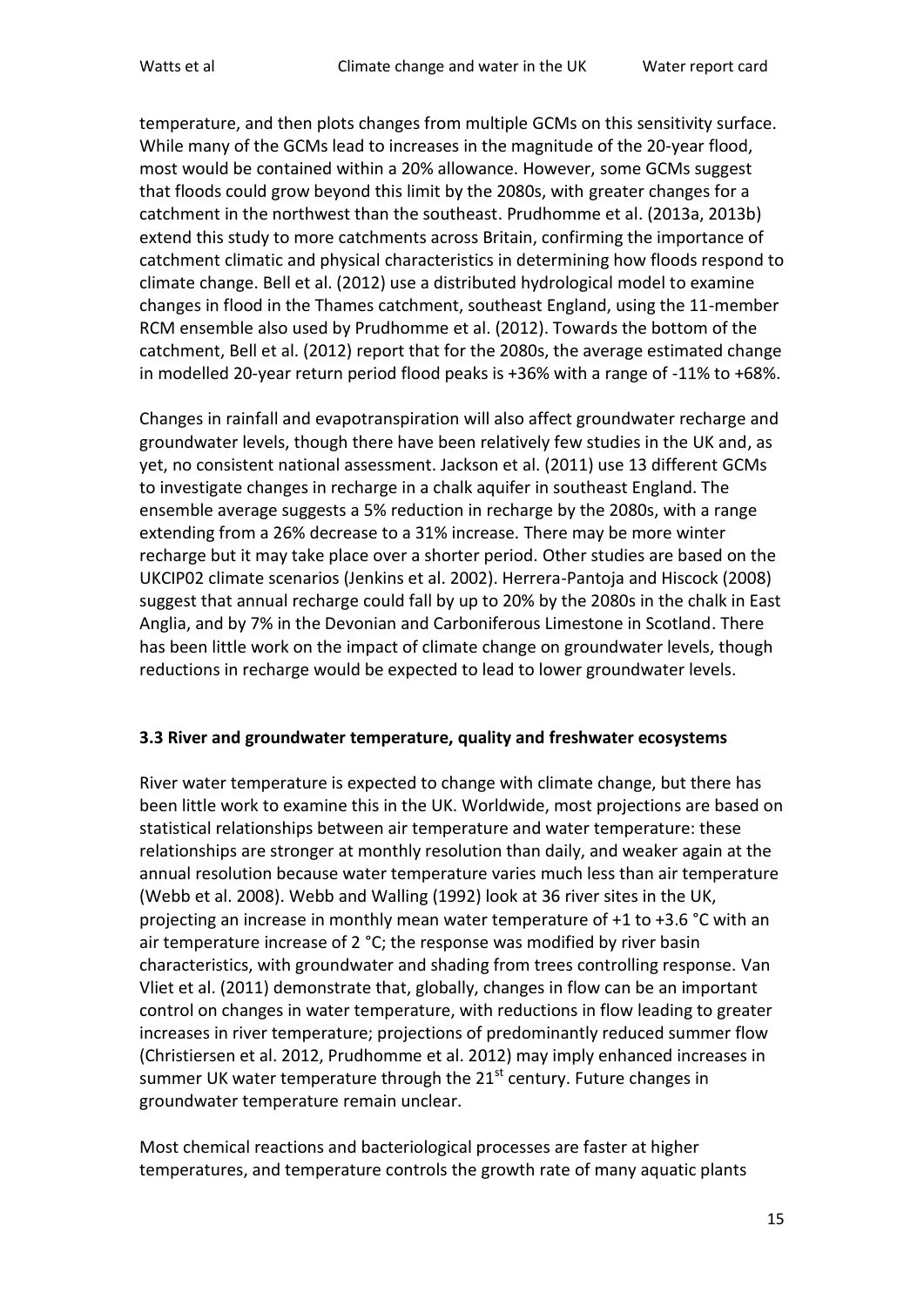(Wade et al. 2002, Whitehead and Hornberger 1984, Whitehead et al. 2009) as well as behaviour of aquatic organisms including fish and insects (Durance and Ormerod 2007). More intense rainfall could result in increased suspended solids (Lane et al. 2007) and increased sediment yields (Wilby et al. 1997). Higher water temperatures may lead to increased growth of algae (Whitehead and Hornberger 1984) and reduced flows may increase the impact of nutrients from agriculture (Whitehead et al. 2006). In the uplands, increased summer drought could enhance the acidification of streams and lakes (Wilby 1994, Whitehead et al. 2009). In urban environments, poorer water quality may be driven by short duration high intensity rainfall events (Whitehead et al. 2009). Groundwater quality will be affected by changes in the rate of recharge, as well as the availability of pollutants and nutrients.

What does this mean for UK freshwater ecosystems? Cold water fish species may be threatened by increases in water temperature, with invasive non-native fish species such as common carp *Cyprinus carpio* and European catfish *Silurus glanis* being more successful (Britton et al. 2010). Similar changes already seem to be apparent in the upper Rhone (Daufresne et al. 2004). Other changes may be complex, and it is important to understand how other factors interact with changes in water temperature before making speculative assessments of possible change (Durance and Ormerod 2009).

Few studies have tried to draw all these possible impacts together to understand their combined effects. Whitehead et al. (2006) use a coupled hydrological and nitrate model to investigate flow, nitrate and ammonia changes in a groundwaterfed river in southeast England, finding increases in nitrate and ammonia over the  $21<sup>st</sup>$ century, mainly driven by higher temperatures and enhanced microbial activity. Johnson et al. (2009) bring together climate models, hydrological models and expert opinion to draw a picture of the British river of the future, concentrating on contrasting river systems in southeast and northeast England. They conclude that, with lower flows and higher temperatures, there may be more algal blooms and that ecosystems may change, with wetlands particularly vulnerable, especially in southeast England.

## **3.4 Water use**

Climate change may alter both the demand for water and the volume available (Watts 2010, Hall et al. 2012). Demand for public water supply is expected to respond to increased temperatures, the main changes thought to be in outdoor water use and showering and bathing (Herrington 1996, Downing et al. 2003); Herrington (1996) estimates an increase of 3% in southeast England between 1991 and 2021 in response to a projected 1 °C temperature increase over the same period. Downing et al. (2003) project a range of increases depending on global emissions scenario; 1 to 6% by the 2020s, and 2 to 13% by the 2050s. The higher end of this range is not insignificant, but other components of demand may lead to bigger changes over shorter timescales (Wade et al. 2013).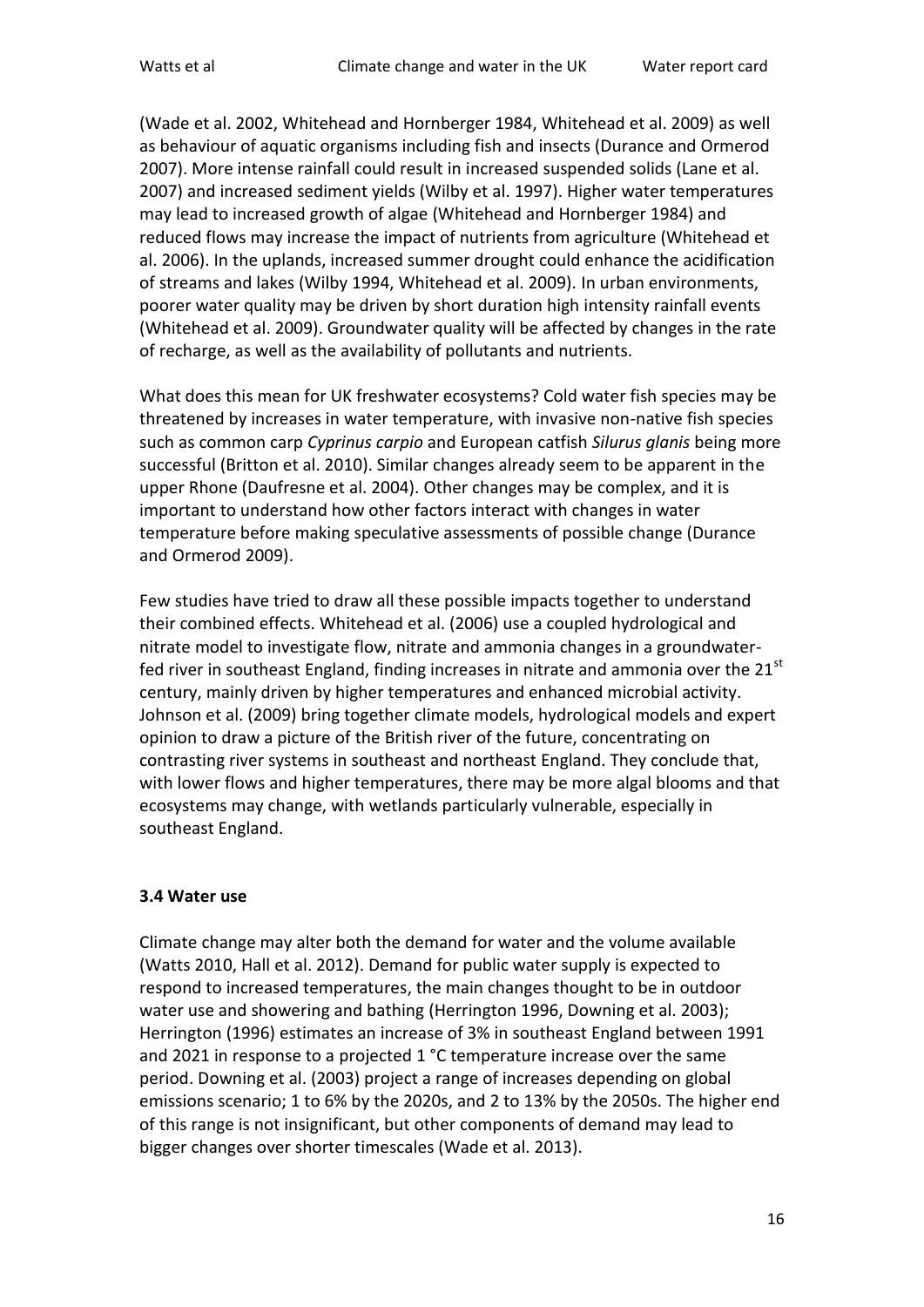Water companies in England and Wales assess the impact of climate change on water availability in plans produced every five years (Charlton and Arnell 2011). In their 2008 draft plans, water companies estimated a loss from climate change by 2035 of around 500 Ml  $d^{-1}$  of a total of around 17,000 Ml  $d^{-1}$  (Charlton and Arnell 2011). However, different companies make different assumptions in coming to this value, and it is not at all certain that this represents a consistent assessment. A consistent assessment using UKCP09 (but also considering the additional pressure of population growth) gives a central estimate of a supply-demand deficit of 1000 Ml d<sup>-</sup>  $^1$  by 2050 in the Thames basin alone with an upper bound of 1800 Ml d<sup>-1</sup> (Wade et al. 2013). Smaller deficits are found by the same date across England and Wales, though this analysis suggests few problems in Scotland or Northern Ireland.

Water demand for agriculture is also expected to increase with increasing temperatures (Wade et al. 2013) as crops require more irrigation in warmer, drier periods. However, irrigation demand is constrained by the availability of suitable soils and affected by a range of non-climate risks which may present a greater impact than climate change (Knox et al. 2010).

UK agriculture accounts for around 75% of the total land area (Angus et al. 2009). Although most crops are fed by rainfall, supplemental irrigation could become significant if adequate water were available, not only for high-value vegetable cropping but also for cereals. A changing climate may also increase production risks (Knox et al. 2012) and affect the viability of rainfed cropping through changes in land suitability (Daccache et al. 2012). With over half of all irrigated production located in water stressed catchments (Hess et al. 2010) there are concerns regarding the environmental impact that any future increases in demand for agriculture might have on water resources.

In the UK, irrigation is a supplement to rainfall. Many farmers apply less irrigation water than the calculated crop demand because of equipment or water resource constraints, or as a deliberate policy to maximise profit. Various approaches have been developed to simulate future irrigation demand (e.g. Weatherhead and Knox 1999, Downing et al. 2003), and as with other sectors, irrigation forecasts are highly sensitive to the prevailing socio-economic conditions.

## **3.5 Summary of future impacts**

It is clear that the impact of climate change on the water sector in the UK could be significant; changes in rainfall, evapotranspiration, flows and water temperature all affect water quality, ecosystem form and function, water availability and flood impact. Approaches to understanding these effects vary greatly; rainfall, evapotranspiration and river flow have been the subject of detailed numerical assessment, but further impact studies tend to be either site specific or more conjectural. This affects confidence in the assessments. There is greatest confidence in the assessment of changes in temperature and rainfall, though the range of possible changes is great. Confidence in the impact on aquatic ecosystems is lowest,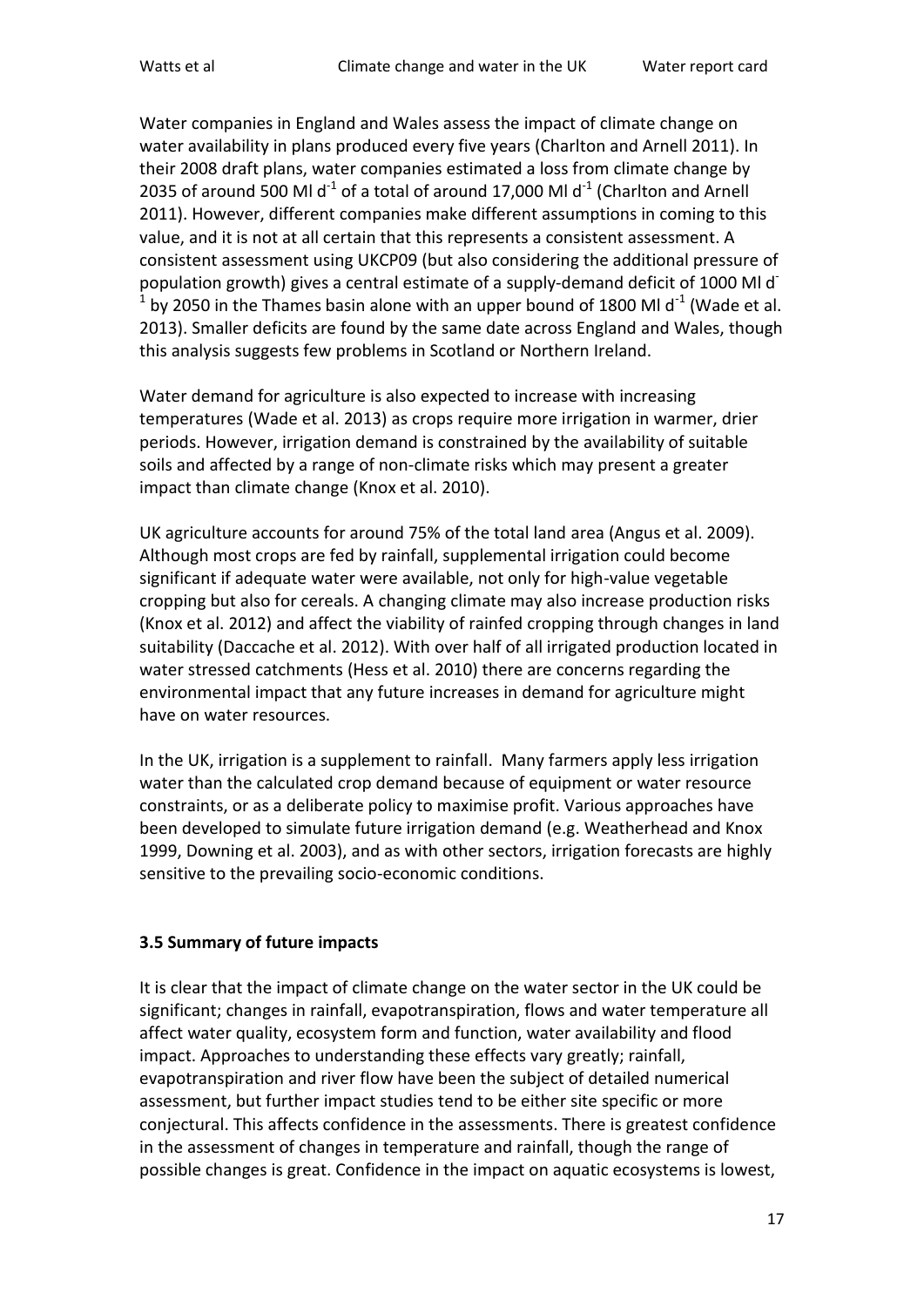because of the multiple interacting drivers of change and poor understanding of the responses of and interactions between species.

#### **4 Discussion and conclusions**

This work started from the premise that summarising and synthesising research on the impact of climate change on the UK water environment would help decisionmakers with effective adaptation. It would be valuable to expand this review to cover other areas that have not been considered in detail here. Examples of omissions include consideration of changes in snowfall and snow cover, the impact of changes on lake quality and lake ecosystems, estuaries, and some aspects of water use, such as demand for power station cooling, and navigation and recreation. More detail would be valuable for climate change impacts on mammals and fish, and it would be useful to consider the specific problems of different geographical areas, such as the uplands and wetlands.

In all the subject areas considered there is a wide range of possible outcomes, reflecting a chain of uncertainty that includes natural climate variability, climate modelling uncertainty, and further uncertainty in the response of the water environment to changing climate variables. It is also important to set climate change in its wider context; where the planning horizon is short – perhaps 20 years or less – climate variability will dominate (Hawkins and Sutton 2011) and for all time horizons other social and economic changes will always be of importance (Wade et al. 2013).

Despite the growing body of literature on the impact of climate change on the UK water environment, there are several areas where more research would be of value. Changes in evapotranspiration are still poorly understood (Kay et al. 2013), even though evapotranspiration forms one of the main cornerstones of hydrological modelling. Droughts also need more work; as there are relatively few droughts in the historic record, we have little understanding of plausible extremes now, and future projections are limited by the poor understanding of the drivers of long drought and the apparent inability of climate models to reproduce persistent periods of low rainfall. Future flooding also remains a difficult area; intense rainfall (particularly summer convective storms) occurs at scales that cannot readily be resolved by climate models, which is particularly problematical for small catchments. Baseline groundwater temperatures are poorly understood but groundwater contributes much of the summer flow in some rivers and streams, directly influencing water temperature. The way that aquatic ecosystems respond to climate change remains a difficult area, both because many ecosystems are robust to considerable climate variability and because of the complex relationships between flow, water temperature, water quality and ecosystem response. More generally, there are few studies at a scale that helps policy-makers and decision-makers understand the problems that they face; catchment-specific studies are valuable scientifically but often provide little on which decisions can be made. Large-scale, country-wide assessments are inevitably compromised by their general nature, but these are the studies that provide the picture of change that decision-makers find most useful.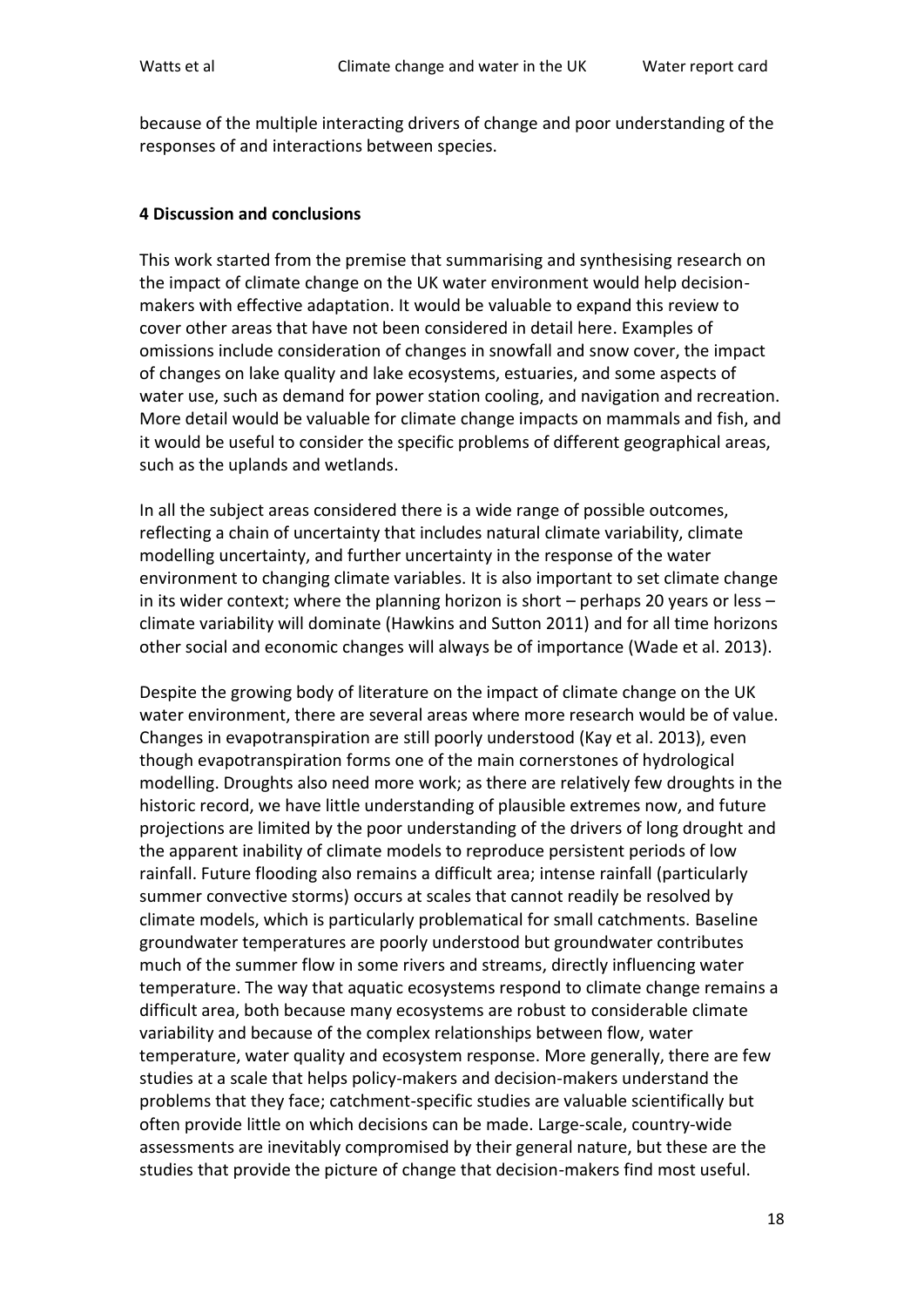#### **Acknowledgements**

This work was funded by the UK Department for Environment, Food and Rural Affairs (Defra), and steered by the Living With Environmental Change (LWEC) partnership. The Environment Agency managed the work, and the authors are grateful to Catherine Wright, Molly Anderson and Neil Veitch from the Environment Agency and to Nikki van Dijk from Atkins for their guidance and support. Many people provided helpful input to the approach, including the informal working group comprising Jim Hall, Hans Jensen, Nick Reynard, Andrew Wade, Steven Wade, Konrad Bishop and Kathryn Humphrey. The views expressed are, however, those of the authors alone, and not the organisations for which they work.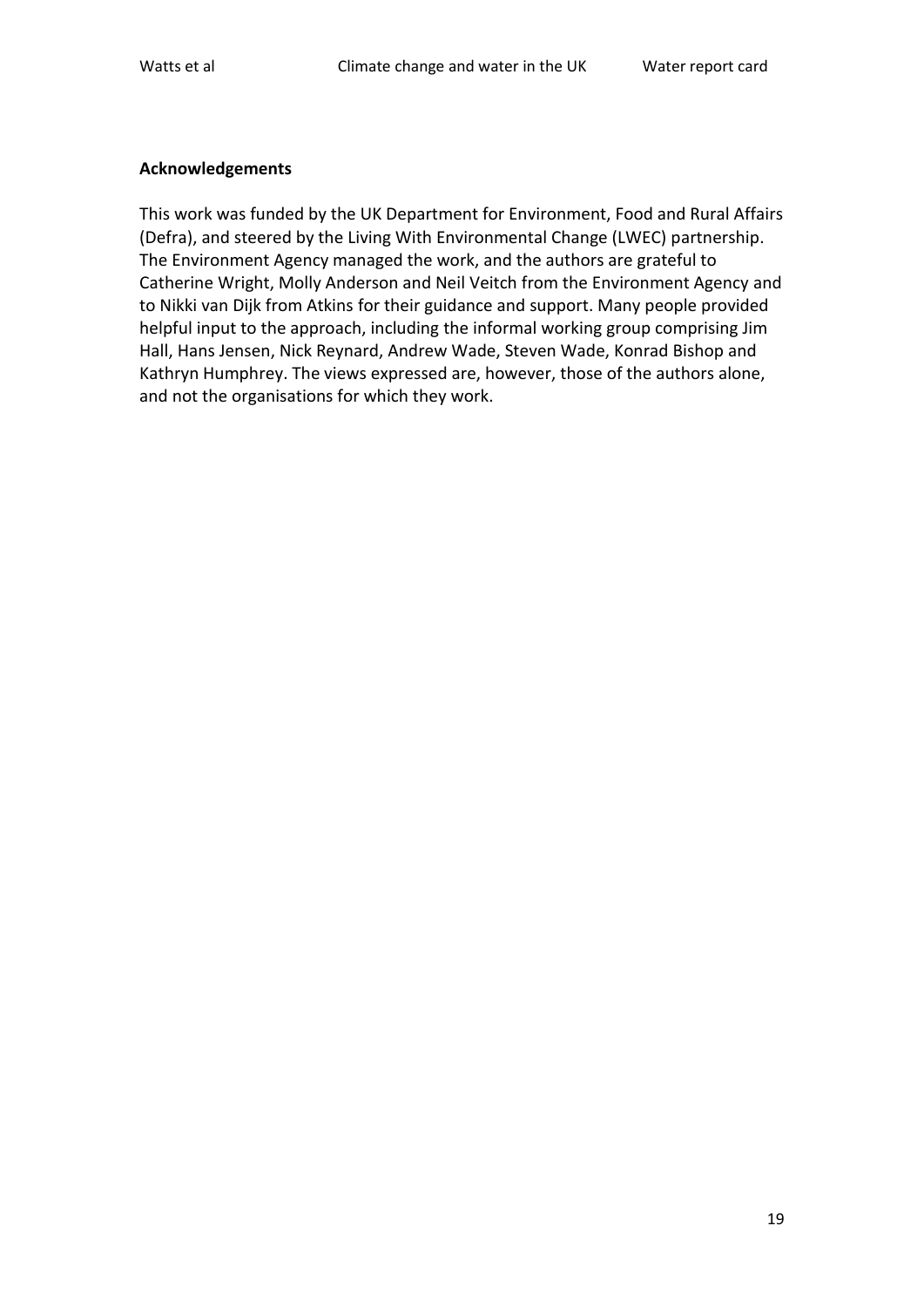#### **References**

Alexander L.V. and Jones P.D. 2001. Updated precipitation series for the U.K. and discussion of recent extremes. Atmospheric Science Letters 1 doi:10.1006/asle.2001.0025

Allan R.P 2011. Human influence on rainfall, Nature, 470, 344-345.

Allen R.G., Pereira L.S., Raes D. and Smith M. 1998 Crop evapotranspiration - Guidelines for computing crop water requirements. FAO Irrigation and drainage paper 56, Rome.

Angus A., Burgess P.J., Morris J. and Lingard J. 2009. Agriculture and land use: demand for and supply of agricultural commodities, characteristics of farming and food industries and implications for land use. Land Use Policy, doi 10.1016/j.landusepol.2009.09.020.

Arnell N.W., Lowe J.A., Brown S., Gosling S.N., Gottschalk P., Hinkel J., Lloyd-Hughes B., Nicholls R.J., Osborn T.J., Osborne T.M., Rose G.A., Smith P. and Warren R.F. 2013 A global assessment of the effects of climate policy on the impacts of climate change. Nature Climate Change 3, 512-519.

Arnell N.W., van Vuuren D.P. and Isaac M. 2011.The implications of climate policy for the impacts of climate change on global water resources. Global Environmental Change 21 592– 603.

Bates B.C., Kundzewicz Z.W., Wu S. and Palutikof J.P. 2008. Climate Change and Water. Technical Paper of the Intergovernmental Panel on Climate Change, IPCC Secretariat, Geneva, 210 pp.

Bell V.A, Gedney N., Kay A.L., Smith R., Jones R.G. and Moore R.J. 2011. Estimating potential evaporation from vegetated surfaces for water management impact assessments using climate model output. Journal of Hydrometeorology, doi: 10.1175/2011JHM1379.1.

Bell V.A., Kay A.L., Cole S.J., Jones R.G., Moore R.J. and Reynard N.S. 2012. How might climate change affect river flows across the Thames Basin? An area-wide analysis using the UKCP09 Regional Climate Model ensemble. Journal of Hydrology 442–443 89–104.

Bennion H., Carvalho L., Sayer C.D., Simpson G.L. and Wischnewski J. 2012. Identifying from recent sediment records the effects of nutrients and climate on diatom dynamics in Loch Leven. Freshwater Biology 57(10): 2015-2029. Doi 10.1111/j/1365-2427.2011.02651.x

Biggs E.M. and Atkinson P.M. 2011. A characterisation of climate variability and trends in hydrological extremes in the Severn uplands. Int. J. Climatol. 31, 1634–1652.

Black A.R. 1996. Major flooding and increased flood frequency in Scotland since 1988. Phys Chem Earth 20:463 –468.

Blackie J.R. and Eeles C.W.O. 1985. Lumped catchment models. 311-345 in Anderson M.G. and Burt T.P. (eds) Hydrological forecasting*.* John Wiley, Chichester.

Blenkinsop S. and Fowler H.J. 2007 Changes in drought frequency, severity and duration for the British Isles projected by the PRUDENCE regional climate models. Journal of Hydrology 342, 50– 71.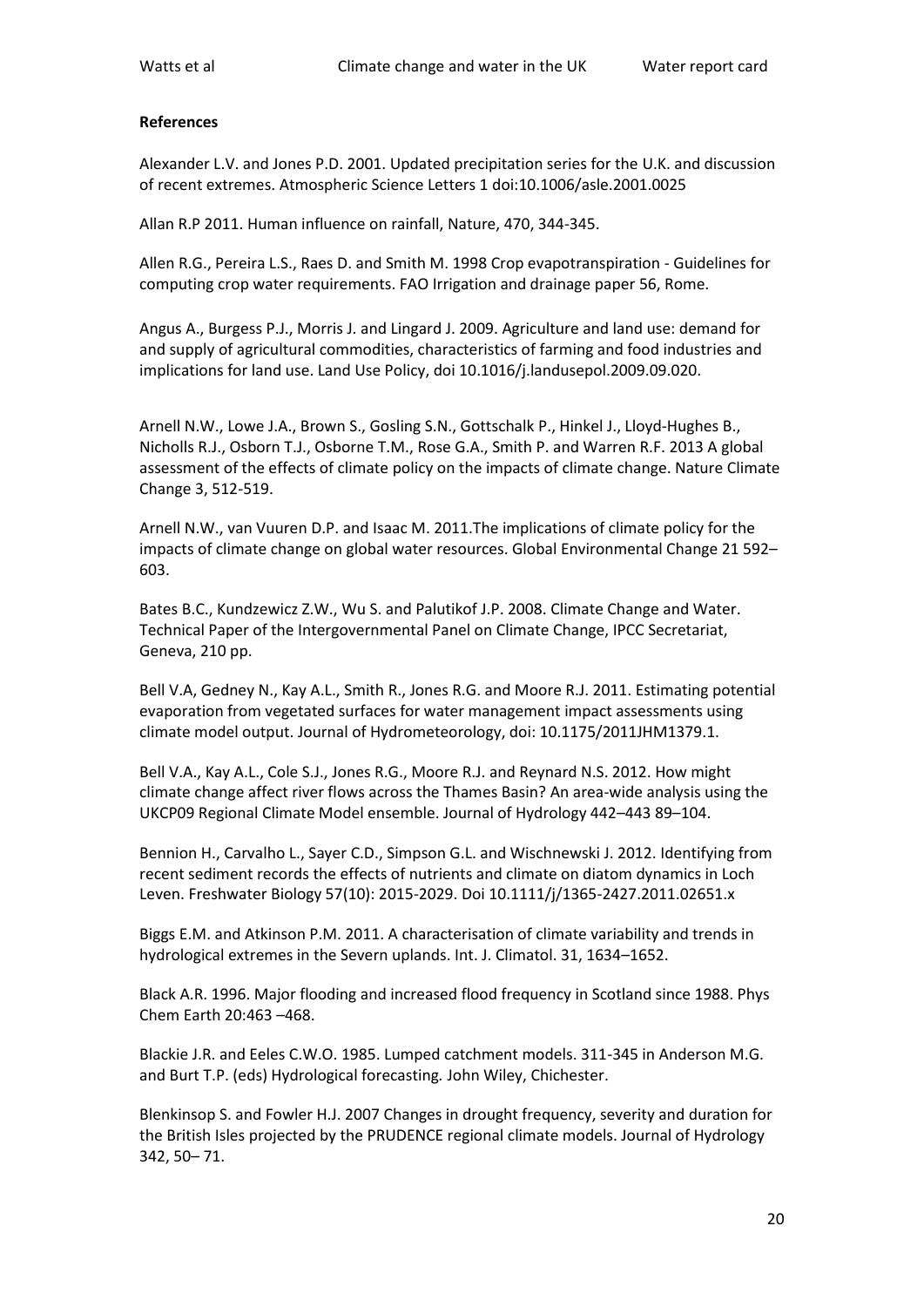Bradford R.B. and Marsh T.J. 2003. Defining a network of benchmark catchments for the UK. Proceedings of the Institution of Civil Engineers: Water & Maritime Engineering 156 109 - 116.

Britton J.R., Cucherousset J., Davies G.D., Godard M.J. and Copp G.H. 2010. Non-native fishes and climate change: predicting species responses to warming temperatures in a temperate region. Freshwater Biology 55, 1130 –1141.

Burke E.J., Perry R.J.H. and Brown S.J. 2010. An extreme value analysis of UK drought and projections of change in the future. Journal of Hydrology doi:10.1016/j.jhydrol.2010.04.035

Burt T.P. and Ferranti E.J.S. 2011. Changing patterns of heavy rainfall in upland areas: a case study from northern England. Int. J. Climatol. doi: 10.1002/joc.2287

Burt T.P. and Shahgedanova M. 1998. An historical record of evaporation losses since 1815 calculated using long-term observations from the Radcliffe Meteorological Station, Oxford, England. Journal of Hydrology 205, 101 – 111.

Cahill A.E., Aiello-Lammens M.E., Fisher-Reid M.C., Hua X., Karanewsky C.J., Yeong Ryu H., Sbeglia G.C., Spagnolo F., Waldron J.B., Warsi O. and Wiens J.J. 2013. How does climate change cause extinction? Proc R Soc B 280: 20121890. http://dx.doi.org/10.1098/rspb.2012.1890

Caissie D. 2006. The thermal regime of rivers: a review. Freshwater Biology 51, 1389–1406.

Charlton M.B. and Arnell N.W. 2011. Adapting to climate change impacts on water resources in England—An assessment of draft Water Resources Management Plans. Global Environmental Change 21 238–248.

Christiersen B.v., Vidal J-P. and Wade S.J. 2012. Using UKCP09 probabilistic climate information for UK water resource planning. Journal of Hydrology 424–425 48–67.

Clark J.M., Chapman P.J., Adamson J.K. and Lane S.N. 2005. Influence of drought-induced acidification on the mobility of dissolved organic carbon in peat soils. Global Change Biology 11: 791-809.

Clews E., Durance I., Vaughan I.P. and Ormerod S.J. 2010. Juvenile salmonid populations in a temperate river system track synoptic trends in climate. Global Change Biology 16, 3271– 3283.

Cloke H.L., Jeffers C., Wetterhall F., Byrne T., Lowe J. and Pappenberger F. 2010. Climate impacts on river flow: projections for the Medway catchment, UK, with UKCP09 and CATCHMOD. Hydrological Processes DOI: 10.1002/hyp.7769.

Croxton P.J., Huber K., Collinson N., and Sparks T.H. 2006. How well do the Central England temperature and the England and Wales precipitation series represent the climate of the UK? Int. J. Climatol. 26: 2287–2292.

Daccache A., Keay C., Jones R.J.A., Weatherhead E.K, Stalham M.A. and Knox J.W. 2012. Climate change and land suitability for potato production in England and Wales: impacts and adaptation. Journal of Agricultural Science 150: (2): 161-177*.*

Dai A. 2011. Drought under global warming: a review. WIREs Clim Change 2011 2 45–65.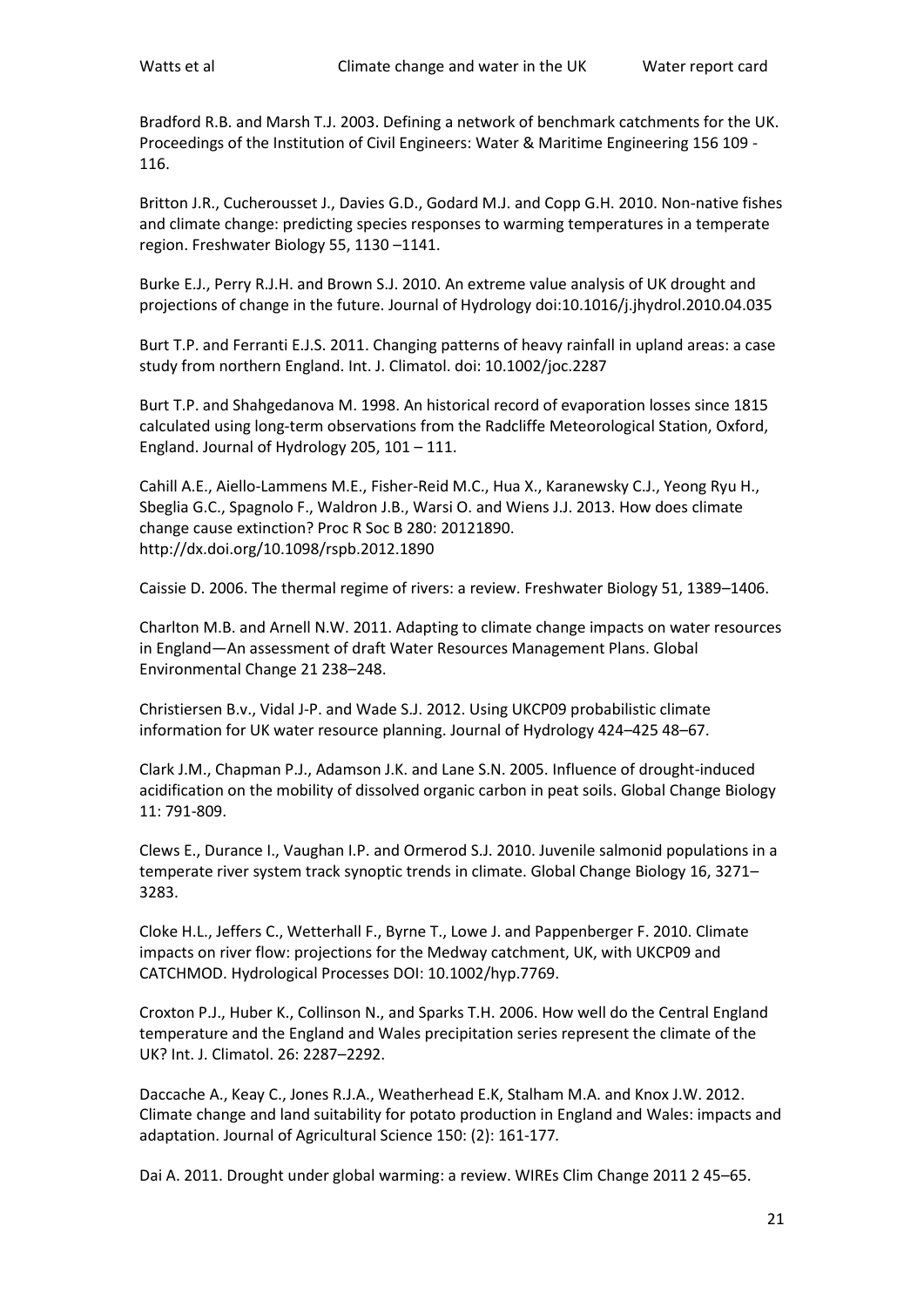Daufresne M., Roger M.C., Capra H. and Lamouroux N. 2004. Long-term changes within the invertebrate and fish communities of the Upper Rhone River: effects of climatic factors. Global Change Biology 10: 124-140.

des Clers S., Hughes M. and Simpson G.L. 2008. Surface Water Temperature Archive for UK freshwater and estuarine sites. Environment Agency Science Report SR070035. 116pp.

Dixon H., Lawler D.M., and Shamseldin A.Y. 2006. Streamflow trends in western Britain. Geophysical Research Letters, 33(19) doi:10.1029/2006GL027325

Doornkamp J.C., Gregory K.J. and Burn A.S. (Eds.), 1980. Atlas of Drought in Britain 1975- 1976. Institute of British Geographers, London.

Downing T.E, Butterfield R.E., Edmonds B., Knox J.W., Moss S., Piper B.S. and Weatherhead E.K. (and the CCDeW project team) 2003. Climate Change and the Demand for Water, Research Report, Stockholm Environment Institute Oxford Office, Oxford.

Durance I. and Ormerod S.J. 2007. Climate change effects on upland stream invertebrates over a 25 year period. Global Change Biology 13: 942-957.

Durance I. and Ormerod S.J. 2009. Trends in water quality and discharge confound long-term warming effects on river macroinvertebrates. Freshwater Biology 54, 388–405.

Durance I. and Ormerod S.J. 2010. Evidence for the role of climate in the local extinction of a cool-water triclad. J. N. Am. Benthol. Soc. 29(4), 1367 – 1378. DOI: 10.1899/09-159.1

Evans C.D., Monteith D.T. and Cooper D.M. 2005 Long-term increases in surface water dissolved organic carbon: observations, possible causes and environmental impacts. Environ. Pollut.137, 55–71.

Evans C.D., Monteith D.T. and Harriman R. 2001 Long-term variability in the deposition of marine ions at west coast sites in the UK Acid Waters Monitoring Network: impacts on surface water chemistry and significance for trend determination. Sci. Total Environ. 265, 115–129.

Fowler H.J. and Ekström M. 2009. Multi-model ensemble estimates of climate change impacts on UK seasonal precipitation extremes. International Journal of Climatology, 29(3), 385-416.

Fowler H.J. and Kilsby C.G. 2003 A regional frequency analysis of United Kingdom extreme rainfall from 1961 to 2000. International Journal of Climatology 23(11), 1313-1334.

Fowler, H. J. and Wilby R.L. 2010. Detecting changes in seasonal precipitation extremes using regional climate model projections: implications for managing fluvial flood risk. Water Resources Research, 46, W03525, doi:10.1029/2008WR007636.

Fowler H.J., Blenkinsop S. and Tebaldi C. 2007a. Linking climate change modelling to impacts studies: recent advances in downscaling techniques for hydrological modelling. Int. J. Climatol. 27 1547–1578.

Fowler H.J., Ekström M., Blenkinsop S. and Smith A.P. 2007b. Estimating change in extreme European precipitation using a multimodel ensemble. Journal of Geophysical Research 112, D18104, doi:10.1029/2007JD008619.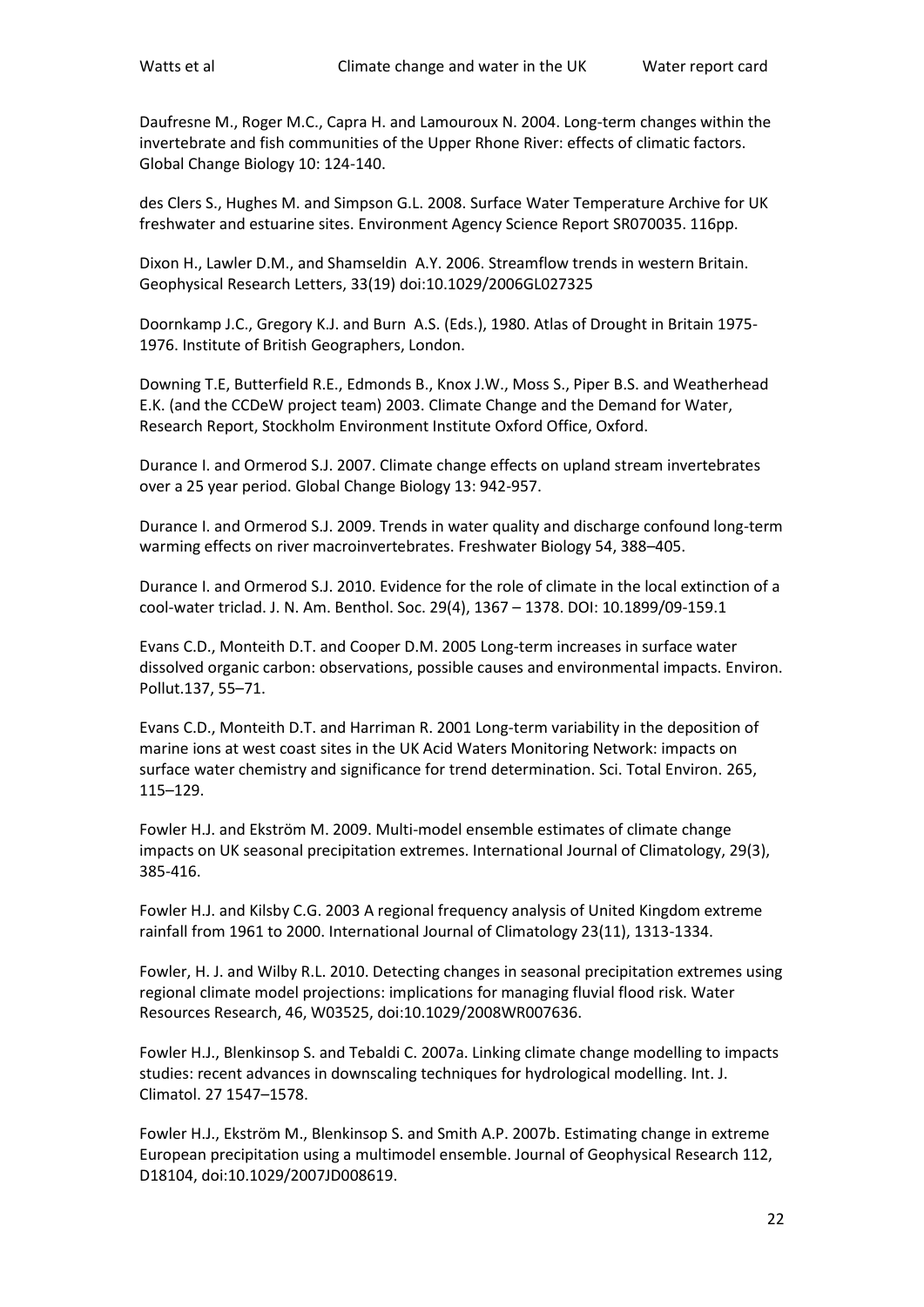Freeman C., Evans C.D., Monteith D.T., Reynolds B. and Fenner N. 2001. Export of organic carbon from peat soils. Nature 412, 785.

Fung F., Watts G., Lopez A., Orr H.G., New M. and Extence C. 2013. Using large climate ensembles to plan for the hydrological impact of climate change in the freshwater environment. Water Resources Management DOI 10.1007/s11269-012-0080-7.

Giorgi F., Im E.-S., Coppola E., Diffenbaugh N.S., Gao X.J., Mariotti L. and Shi Y. 2011. Higher hydroclimatic intensity with global warming. Journal of Climate, 24(20): 5309-5324.

Hall J. 2008. Probabilistic climate scenarios may misrepresent uncertainty and lead to bad adaptation decisions. Hydrological Processes 21, 1127–1129.

Hall J.W., Watts G., Keil M., de Vial L., Street R., Conlan K., O'Connell P.E., Beven K.J. and Kilsby C.G. 2012. Towards risk-based water resources planning in England and Wales under a changing climate. Water and Environment Journal doi:10.1111/j.1747-6593.2011.00271.x.

Hannaford J. and Buys G. 2012 Seasonal trends in river flow regimes and extremes in the UK. Journal of Hydrology 475, 158 – 174..

Hannaford J. and Marsh T. 2006. An assessment of trends in UK runoff and low flows using a network of undisturbed catchments. International Journal of Climatology, 26(9): 1237-1253.

Hannaford J. and Marsh T.J., 2008. High-flow and flood trends in a network of undisturbed catchments in the UK. International Journal of Climatology, 28(10): 1325-1338.

Hannah D.M., Demuth S., van Lanen H.A.J., Looser U., Prudhomme C., Rees G., Stahl K. and Tallaksen L.M. 2011. Large-scale river flow archives: importance, current status and future needs, Hydrological Processes - HPToday Invited Commentary, 25, 1191–1200 DOI: 10.1002/hyp.7794

Hawkins E. and Sutton R. 2009. The potential to narrow uncertainty in regional climate predictions. Bulletin of the American Meteorological Society. DOI:10.1175/2009BAMS2607.1

Hawkins E. and Sutton R. 2011. The potential to narrow uncertainty in projections of regional precipitation change. Clim Dyn 37:407–418.

Hegerl G.C., Hoegh-Guldberg O., Casassa G., Hoerling M.P., Kovats R.S., Parmesan C., Pierce D.W. and Stott P.A. 2010. Good practice guidance paper on detection and attribution related to anthropogenic climate change. In: Meeting Report of the Intergovernmental Panel on Climate Change Expert Meeting on Detection and Attribution of Anthropogenic Climate Change (Stocker,T.F., C.B. Field, D. Qin, V. Barros, G.-K. Plattner, M. Tignor, P.M. Midgley, and K.L. Ebi (eds.)). IPCCWorking Group I Technical Support Unit, University of Bern, Bern, Switzerland.

Herrera-Pantoja M. and Hiscock K.M. 2008. The effects of climate change on potential groundwater recharge in Great Britain. Hydrol. Process. 22, 73–86.

Herrington P. 1996. Climate change and the demand for water*.* HMSO, London.

Hess T.M., Knox J.W., Kay M.G. and Weatherhead E.K. 2010. Managing the water footprint of irrigated food production in England and Wales. In Hester, R.E. and Harrison, R.M. (Eds*)*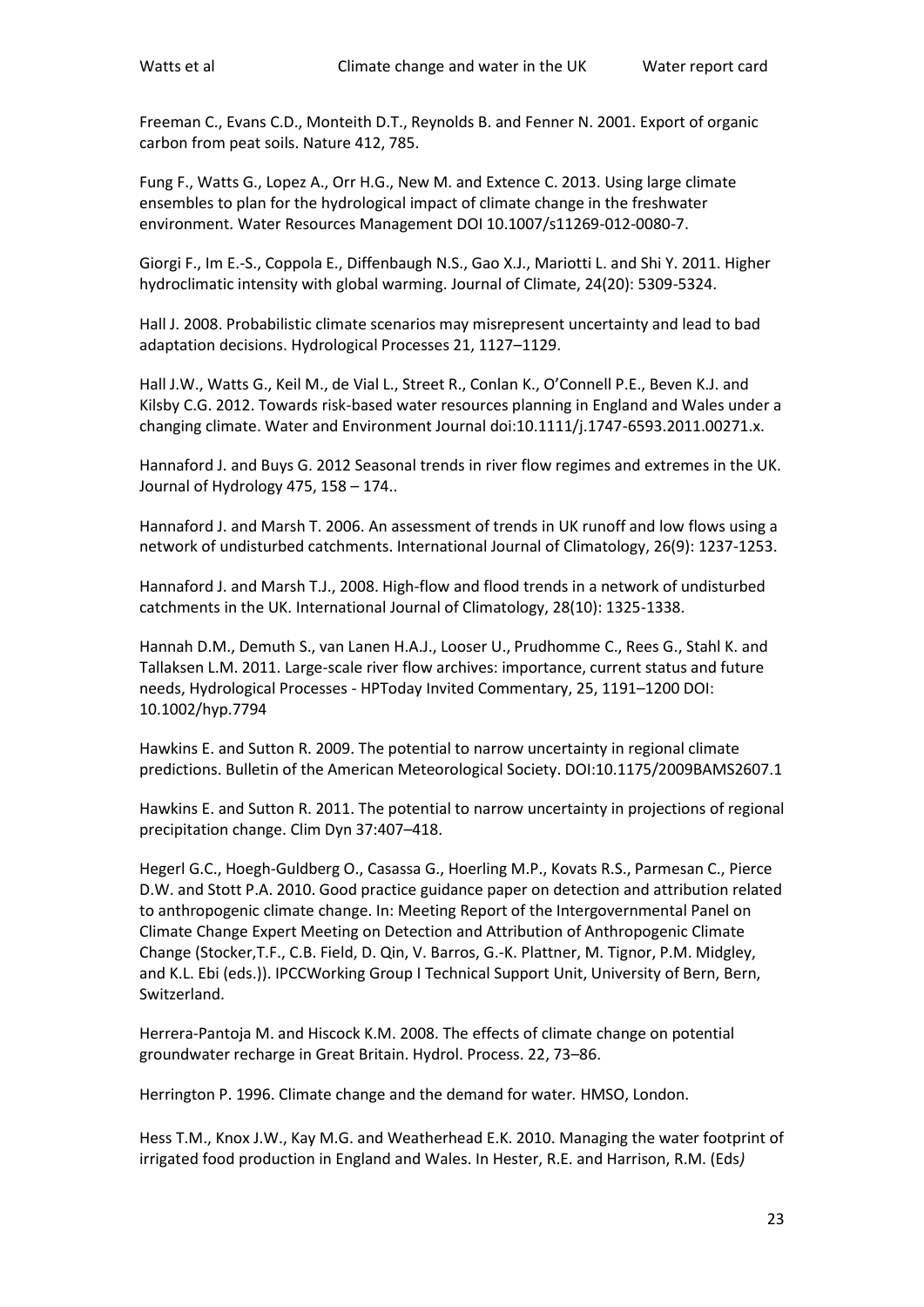Issues in Environmental Science and Technology 31: Sustainable Water. pp.185. ISBN: 9781849730198.

Holman I.P., Rivas-Casado M., Bloomfield J.P. and Gurdak J.J. 2011. Identifying nonstationary groundwater level response to North Atlantic ocean-atmosphere teleconnection patterns using wavelet coherence. Hydrogeology Journal 19: 1269–1278.

Howden N.J.K., Burt T.P., Worrall F., Whelan M.J. and Bieroza M. 2010. Nitrate concentrations and fluxes in the River Thames over 140 years (1868-2008): are increases irreversible? Hydrological Processes 24(18): 2657-2662. Doi: 10.1002/hyp.7835.

Jackson C.R., Meister R. and Prudhomme C. 2011. Modelling the effects of climate change and its uncertainty on UK Chalk groundwater resources from an ensemble of global climate model projections. Journal of Hydrology 399, 12–28.

Jarvie H.P., Neal C., Juergens M.D., Sutton E.J., Neal M., Wickham H.D., Hill L.K., Harman S.A., Davies J.L., Warwick A., Barrett C., Griffiths J., Binley A., Swannack N. and McIntyre, N. 2006. Within river nutrient processing in Chalk streams: the Pang and Lambourn, UK. Journal of Hydrology 330(1-2): 101-125. Doi: 10.1016/j/jhydrol.2006.04.014.

Jenkins G.J., Murphy J.M., Sexton, D.S., Lowe J.A., Jones P. and Kilsby C.G. 2002. UK Climate Projections: Briefing report. Met Office Hadley Centre, Exeter, UK.

Jenkins G.J., Perry M.C. and Prior M.J. 2008. The climate of the United Kingdom and recent trends. Met Office Hadley Centre, Exeter, UK.

Johnson A.C., Acreman M.C., Dunbar M.J., Feist S.W., Giacomello A.M., Gozlan R.E., Hinsley S.A., Ibbotson A.T., Jarvie H.P., Jones J.I., Longshaw M., Maberly S.C, Marsh T.J., Neal C.,, Newman J.R., Nunn M.A., Pickup R.W., Reynard N.S., Sullivan C.A., Sumpter J.P, and Williams R.J. 2009 The British river of the future: How climate change and human activity might affect two contrasting river ecosystems in England. Science of the Total Environment 407, 4787– 4798.

Jones M.R., Fowler H.J., Kilsby C.G. and Blenkinsop S. 2012. An assessment of changes in seasonal and annual extreme rainfall in the UK between 1961 and 2009. International Journal of Climatology DOI: 10.1002/joc.3503.

Karoly D.J. and Stott P.A. 2006. Anthropogenic warming of central England temperature. Atmos. Sci. Let. 7: 81–85.

Kay A.L. and Davies H.N. 2008 Calculating potential evaporation from climate model data: A source of uncertainty for hydrological climate change impacts Journal of Hydrology 358, 221– 239.

Kay A.L. and Jones R.G. 2012. Comparison of the use of alternative UKCP09 products for modelling the impacts of climate change on flood frequency. Climatic Change doi:10.1007/s10584-011-0395-z.

Kay A.L., Bell V.A., Blyth E.M., Crooks S.M., Davies H.N. and Reynard N.S. 2013. A hydrological perspective on evaporation: historical trends and future projections in Britain. Journal of Water and Climate Change 193-207.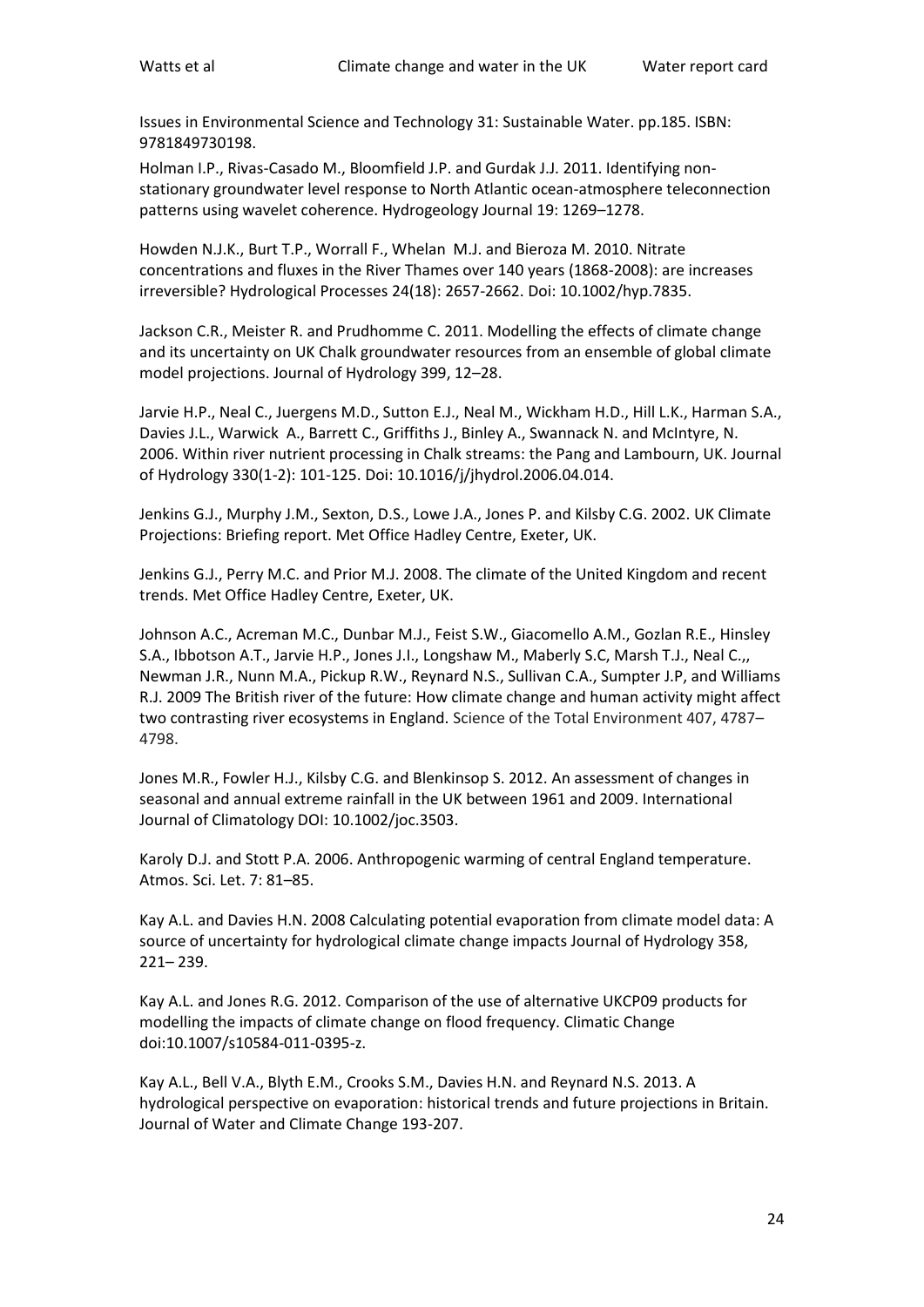Kay A.L., Crooks S.M., Pall P. and Stone D.A. 2011. Attribution of Autumn/Winter 2000 flood risk in England to anthropogenic climate change: A catchment-based study. Journal of Hydrology 406 97–112.

Kernan M.R., Battarbee R.W. and Moss B. 2010. Climate change impacts on freshwater ecosystems. John Wiley and Sons, Chichester. ISBN 1-4051-7913-3.

Kingston D.G., Todd M.C., Taylor R.G., Thompson J.R. and Arnell N.W. 2009. Uncertainty in the estimation of potential evapotranspiration under climate change. Geophysical Research Letters, 36, L20403, doi:10.1029/2009GL040267.

Knox J.W., Daccache A. and Weatherhead E.K. 2012. Assessing climate change impacts on land use and agricultural water demand and opportunities for farmer adaptation. Phase I (FFG1129) Final Report to Defra.

Knox J.W., Morris J. and Hess T.M. 2010. Identifying future risks to UK agricultural crop production – putting climate change into context. Outlook on Agriculture 39(4): 249-256.

Knox J.W., Weatherhead E.K., Rodriguez-Diaz J.A. and Kay M.G. 2009. Developing a strategy to improve irrigation efficiency in a temperate climate: a case study in England. Outlook on Agriculture 38(4), 303-309.

Koinig K., Schmidt R., Sommaruga-Wögrath S., Tessadri R. and Psenner R. 1998. Climate change as the primary cause for pH shifts in a high alpine lake. Water, Air and Soil Pollution 104: 167-180.

Kundzewicz Z.W. and Robson A.J., 2004. Change detection in hydrological records—a review of the methodology, Hydrological Sciences Journal 49(1), 7-19.

Lane S.N., Reid S.C., Tayefi V., Yu D. and Hardy R.J. 2007 Interactions between sediment delivery, channel change, climate change and flood risk in a temperate upland environment. Earth Surf. Processes Landf. 32, 429–446.

Langan S.J., Johnston L., Donaghy M.J., Youngson A.F., Hay D.W. and Soulsby C. 2001. Variation in river water temperatures in an upland stream over a 30-year period. Science of the Total Environment 265 195-207.

Lopez A., Fung F., New M., Watts G., Weston A. and Wilby R.L. 2009. From climate model ensembles to climate change impacts and adaptation: a case study of water resource management in the southwest of England. Water Resources Research, 45, W08419, doi:10.1029/2008WR007499.

Macdonald N. and Black A.R. 2010. Reassessment of flood frequency using historical information for the River Ouse at York, UK (1200–2000). Hydrological Sciences Journal 55(7): 1152-1162.

Macdonald N., Phillips I.D. and Mayle G., 2010. Spatial and temporal variability of flood seasonality in Wales. Hydrological Processes, 24(13): 1806-1820.

Macdonald N., Werritty A., Black A.R. and McEwen L.J., 2006. Historical and pooled flood frequency analysis for the River Tay at Perth, Scotland. Area, 38(1): 34-46.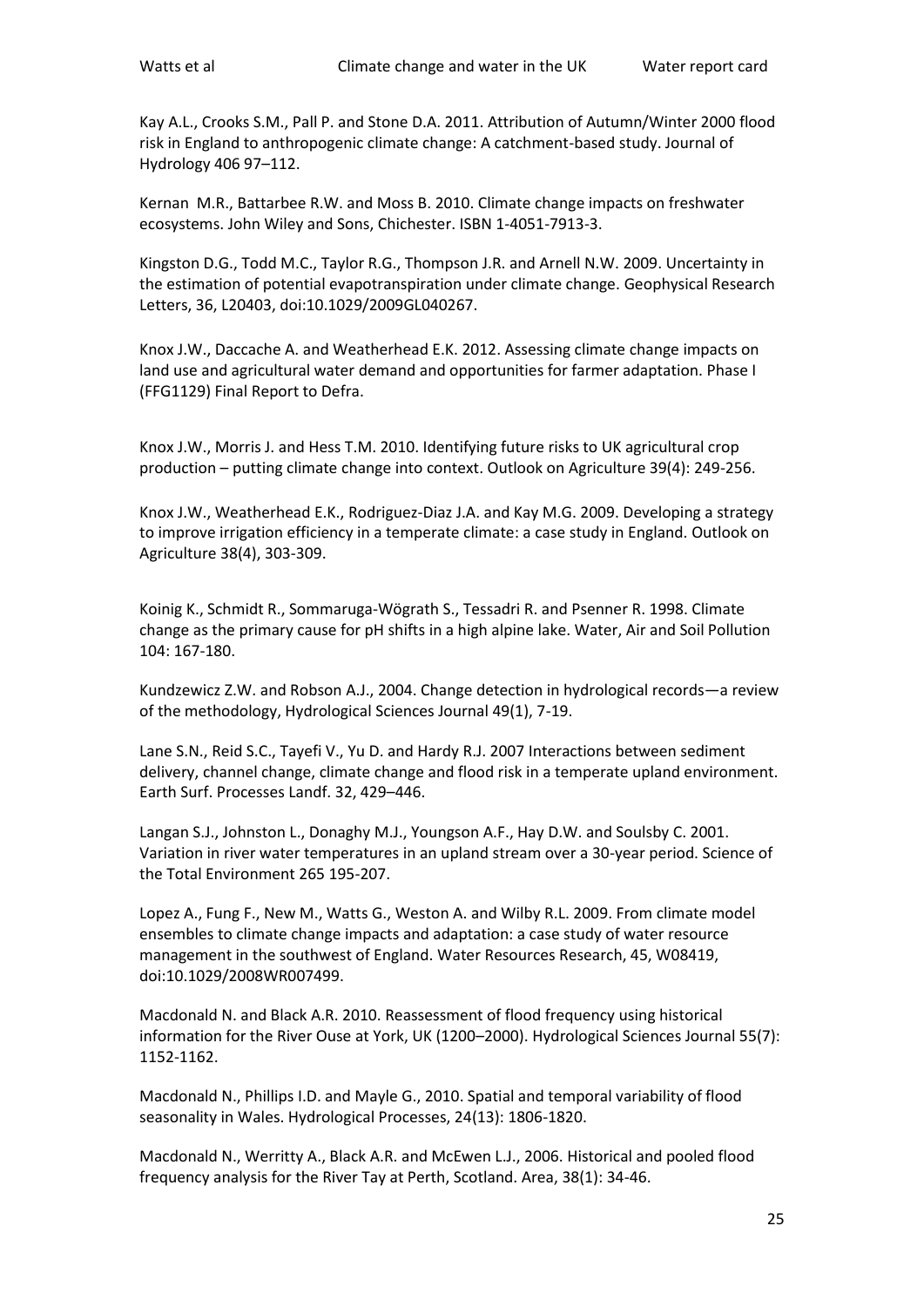Marsh T.J. and Hannaford J. 2008. The 2007 summer floods in England and Wales – a hydrological appraisal. Centre for Ecology and Hydrology, 32pp [http://www.ceh.ac.uk/documents/CEH\\_FloodingAppraisal.pdf](http://www.ceh.ac.uk/documents/CEH_FloodingAppraisal.pdf) (page accessed 3 January 2013).

Marsh T.J. and Harvey C.L. 2012. The Thames Flood Series – a lack of trend in flood magnitude and a decline in maximum levels. Hydrology Research doi:10.2166/nh.2012.054

Marsh T., Cole G. and Wilby R. 2007 Major droughts in England and Wales, 1800–2006 Weather 62(4) 87-93.

Meyer J.L., Sale M.J., Mulholland P.J. and Poff N.L. 1999. Impacts of climate change in aquatic ecosystem functioning and health. Journal of American Water Resources Association 33(6): 1373-1386.

Millennium Ecosystem Assessment, 2005. Ecosystems and human well-being: synthesis. Island Press, Washington, DC. ISBN 1-59726-040-1.

Monteith D.T., Evans C.D. and Patrick S.T. 2001. Monitoring acid waters in the UK: 1988- 1998 trends. Water, Air and Soil Pollution 130:1307-1312.

Monteith D.T., Evans C.D. and Reynolds B. 2000. Are temporal variations in the nitrate content of UK upland freshwaters linked to the North Atlantic Oscillation? Hydrol. Processes 14, 1745–1749.

Monteith D.T., Stoddard J. L., Evans C. D., de Wit H., Forsius M., Høgåsen T., Wilander A., Skjelkvåle B. L., Jeffries D. S., Vuorenmaa J., Keller B., Kopácek J. and Vesely J. 2007. Rising freshwater dissolved organic carbon driven by changes in atmospheric deposition. Nature 450,537–540.

Monteith J.L. 1965. Evaporation and environment. Symposia of the Society for Experimental Biology 19, 205-234.

Moser S.C. and Ekstrom J.A. 2010. A framework to diagnose barriers to climate change adaptation. Proceedings of the National Academy of Sciences doi:10.1073/pnas.1007887107.

Murphy J.M., Booth B.B.B., Collins M., Harris G.R., Sexton D.M.H. and Webb M.J. 2008. A methodology for probabilistic predictions of regional climate change from perturbed physics ensembles. Phil. Trans. R. Soc. A 365, 1993–2028.

Murphy J.M., Sexton D.M.H., Jenkins G.J., Booth B.B.B., Brown C.C., Clark R.T., Collins M., Harris G.R., Kendon E.J., Betts R.A., Brown S.J., Humphrey K.A., McCarthy M.P., McDonald R.E., Stephens A., Wallace C., Warren R., Wilby R. and Wood R.A. 2009. UK Climate Projections Science Report: Climate change projections. Met Office Hadley Centre, Exeter.

Neal C., Jarvie H.P., Williams R., Love A., Neal M., Wickham H., Harman S. and Armstrong L. 2010. Declines in phosphorus concentration in the upper River Thames (UK): Links to sewage effluent cleanup and extended end-member mixing analysis. Science of the Total Environment, 408(6):1315-1330. Doi: 10.1016/j.scitotenv.2009.10.055.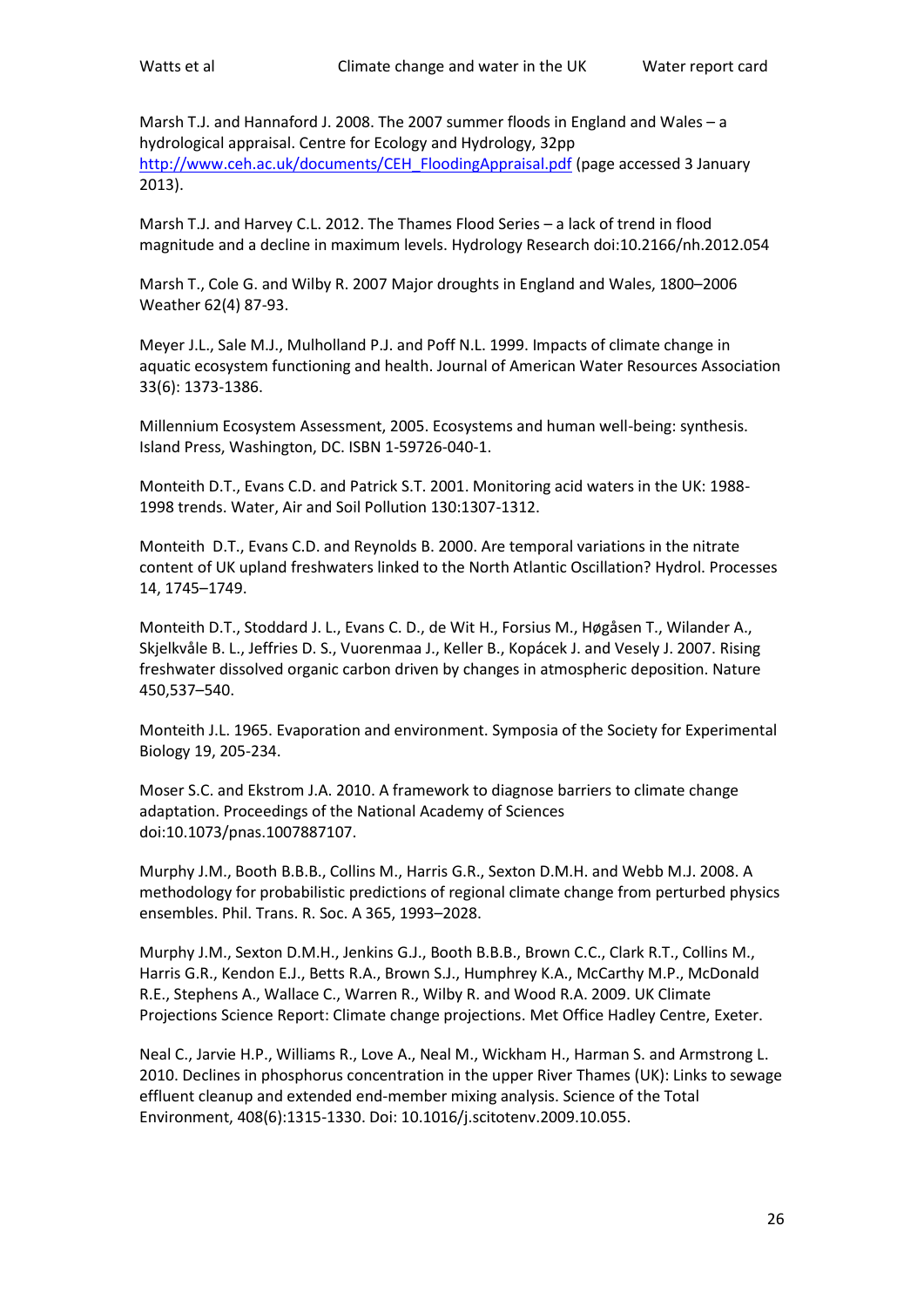New M., Lopez A., Dessai S. and Wilby R. 2007 Challenges in using probabilistic climate change information for impact assessments: an example from the water sector. *Phil. Trans. R. Soc. A* 365, 2117–2131

Ormerod S.J. 2009. Climate change, river conservation and the adaptation challenge. Aquatic Conserv: Mar. Freshw. Ecosyst. 19: 609–613.

Pall P., Aina T., Stone D.A., Stott P.A., Nozawa T., Hilberts A.G.J., Lohmann D. and Allen M.R. 2011. Anthropogenic greenhouse gas contribution to flood risk in England and Wales in autumn 2000. Nature doi:10.1038/nature09762.

Parker J.M. and Wilby R.L. 2013. Quantifying household water demand: A review of theory and practice in the UK. Water Resources Management DOI 10.1007/s11269-012-0190-2.

Penman H.L. 1948. Natural evaporation from open water, bare soil and grass. Proceedings of the Royal Society of London A 193, 120-145.

Prudhomme, C., Crooks S., Kay, A.L. and Reynard, N.S. 2013a. Climate change and river flooding: Part 1 Classifying the sensitivity of British catchments. Climatic Change, 119(3-4), 933-948, doi:10.1007/s10584-013-0748-x.

Prudhomme, C., Kay, A.L., Crooks S. and Reynard, N.S. 2013b. Climate change and river flooding: Part 2 Sensitivity characterisation for British catchments and example vulnerability assessments. Climatic Change, 119(3-4), 949-964, doi:10.1007/s10584-013-0726-3

Prudhomme C., Reynard N. and Crooks S. 2002. Downscaling of global climate models for flood frequency analysis: where are we now? Hydrol. Process. 16, 1137–1150.

Prudhomme C., Wilby R.L., Crooks S., Kay A.L. and Reynard N.S. 2010. Scenario-neutral approach to climate change impact studies: application to flood risk. Journal of Hydrology 390 198–209.

Prudhomme C., Young A., Watts G., Haxton T., Crooks S., Williamson J., Davies H., Dadson S. and Allen S. 2012 The drying up of Britain? A national estimate of changes in seasonal river flows from 11 Regional Climate Model simulations. Hydrological Processes DOI: 10.1002/hyp.8434

Rahiz M. and New M. 2013. 21<sup>st</sup> century drought scenarios for the UK. Water Resources Management DOI 10.1007/s11269-012-0183-1.

Rockström J., Steffen W., Noone K., Persson A., Chapin, F.S. III, Lambin E.F., Lenton T.M., Scheffer M., Folke K., Schellnhuber H.J., Nykvist B., de Wit C.A., Hughes T., van der Leeuw S., Rodhe H., Sӧrlin S., Snyder P.K., Costanza R., Svedin U., Falkenmark M., Karlberg L., Corell R.W., Fabry V.J., Hansen J., Walker B., Liverman D. Richardson K., Crutzen P. and Foley J.A. 2009. A safe operating space for humanity. Nature, 461, 472-475.

Shand P., Edmunds W.M., Lawrence A.R., Smedley P.L. and Burke S. 2007. The natural (baseline) quality of groundwater in England and Wales. British Geological Survey Research Report No. RR/07/06/.

Sheffield J., Wood E.F. and Roderick M.L. 2012. Little change in global drought over the past 60 years. Nature doi:10.1038/nature11575.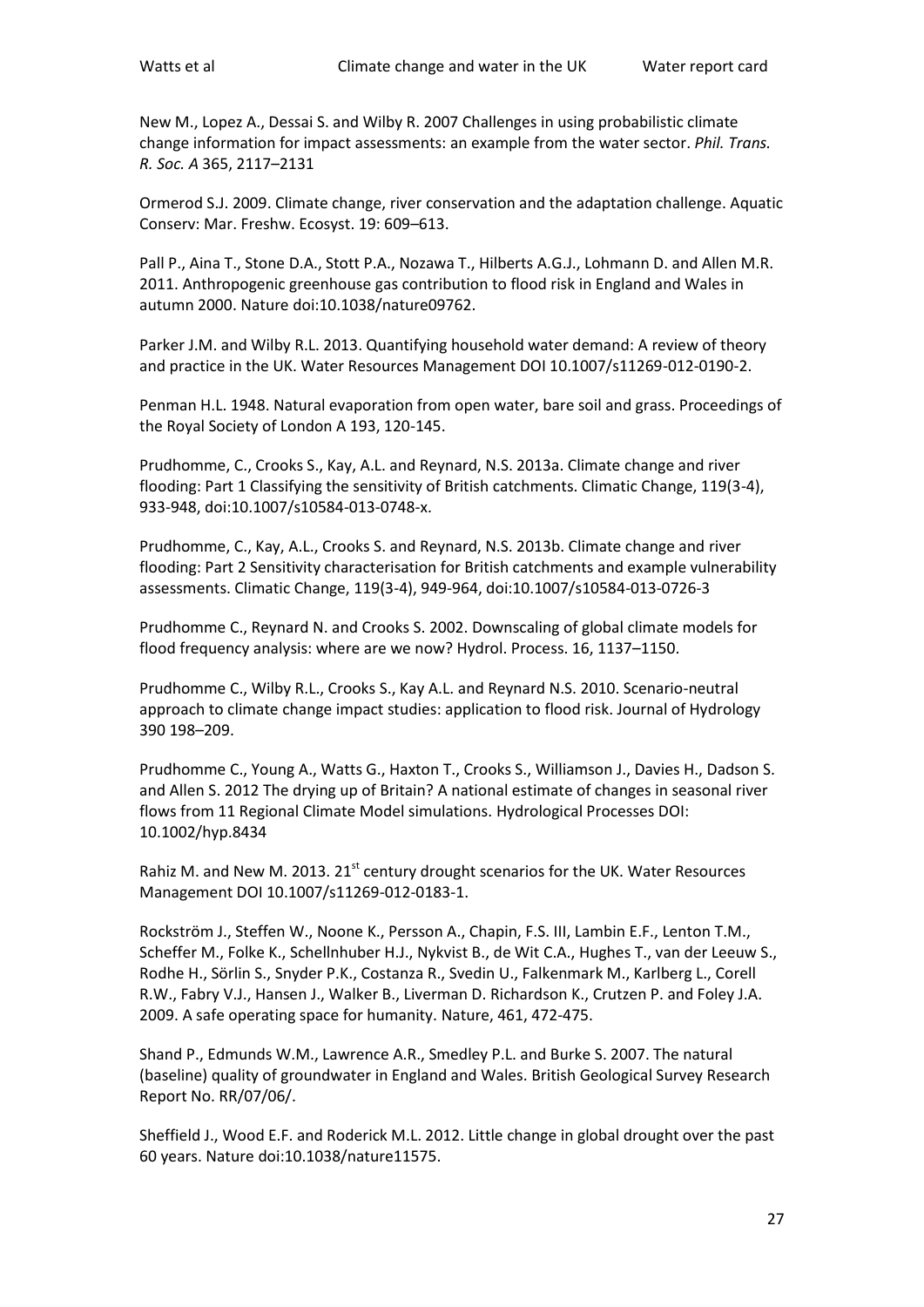Shuttleworth W.J. 2007. Putting the 'vap' into evaporation. Hydrology and Earth System Sciences 11(1), 210-244.

Sofoulis Z. 2005 Big water, everyday water: a sociotechnical perspective. Continuum: Journal of Media & Cultural Studies 19(4), 445–463

Stahl K., Hisdal H., Hannaford J., Tallaksen L.M., van Lanen H.A.J., Sauquet E., Demuth S., Fendekova M. and Jódar J. 2010. Streamflow trends in Europe: evidence from a dataset of near natural catchments. Hydrology and Earth System Sciences 14, 2367-2382.

Stern N. 2006 The economics of climate change*.* Cambridge University Press.

Stuart M.E., Gooddy D.C., Bloomfield J.P. and Williams A.T. 2011. A review of the impact of climate change on future nitrate concentrations in groundwater of the UK. Science of the Total Environment 409 2859–2873.

Stuart M.E., Jackson C.R. and Bloomfield J.P. 2010. Preliminary analysis of trends in UK groundwater temperature measurements from England and Wales. British Geological Survey Internal Report IR/10/033.

Thornthwaite C.W. 1948 An approach towards a rational classification of climate. Geographical Review 38, 55-94.

van Vliet M.T.H., Ludwig F., Zwolsman J.J.G., Weedon G.P. and Kabat P. 2011. Global river temperatures and sensitivity to atmospheric warming and changes in river flow. Water Resources Res. 47: doi:10.1029/2010WR009198

Verdonschot P.F.M., Hering D., Murphy J., Jähnig S.C., Rose N.L., Graf W., Brabec K. and Sandin L. 2010. Climate change and the hydrology and morphology of freshwater ecosystems. In: Kernan M.R., Battarbee R.W. and Moss B. (eds) Climate change impacts on freshwater ecosystems. John Wiley and Sons, Chichester ISBN 1-4051-7913-3, p 65-83.

Vidal J.-P. and Wade S. 2009 A multimodel assessment of future climatological droughts in the United Kingdom. Int. J. Climatol. 29: 2056–2071.

Wade A.J., Whitehead P.G., Hornberger G.M. and Snook D. 2002 On modelling the flow controls on macrophytes and epiphyte dynamics in a lowland permeable catchment: the River Kennet, southern England. Sci. Total Environ. 282–283, 395–417.

Wade S.D., Rance J. and Reynard N. 2013. The UK Climate Change Risk Assessment 2012: assessing the impacts on water resources to inform policy makers. Water Resour Manage DOI 10.1007/s11269-012-0205-z

Watts C.D., Naden P.S., Machell J. and Banks J. 2001. Long term variation in water colour from Yorkshire catchments. The Science of the Total Environment 278: 57-72.

Watts G. 2010. Water for people: climate change and water availability. Chapter 4 In Fung F., Lopez A. and New M. (eds) Modelling the impact of climate change on water resources. John Wiley.

Watts G., Christierson B. v., Hannaford J., and Lonsdale K. 2012. Testing the resilience of water supply systems to long droughts. Journal of Hydrology 414–415 255–267.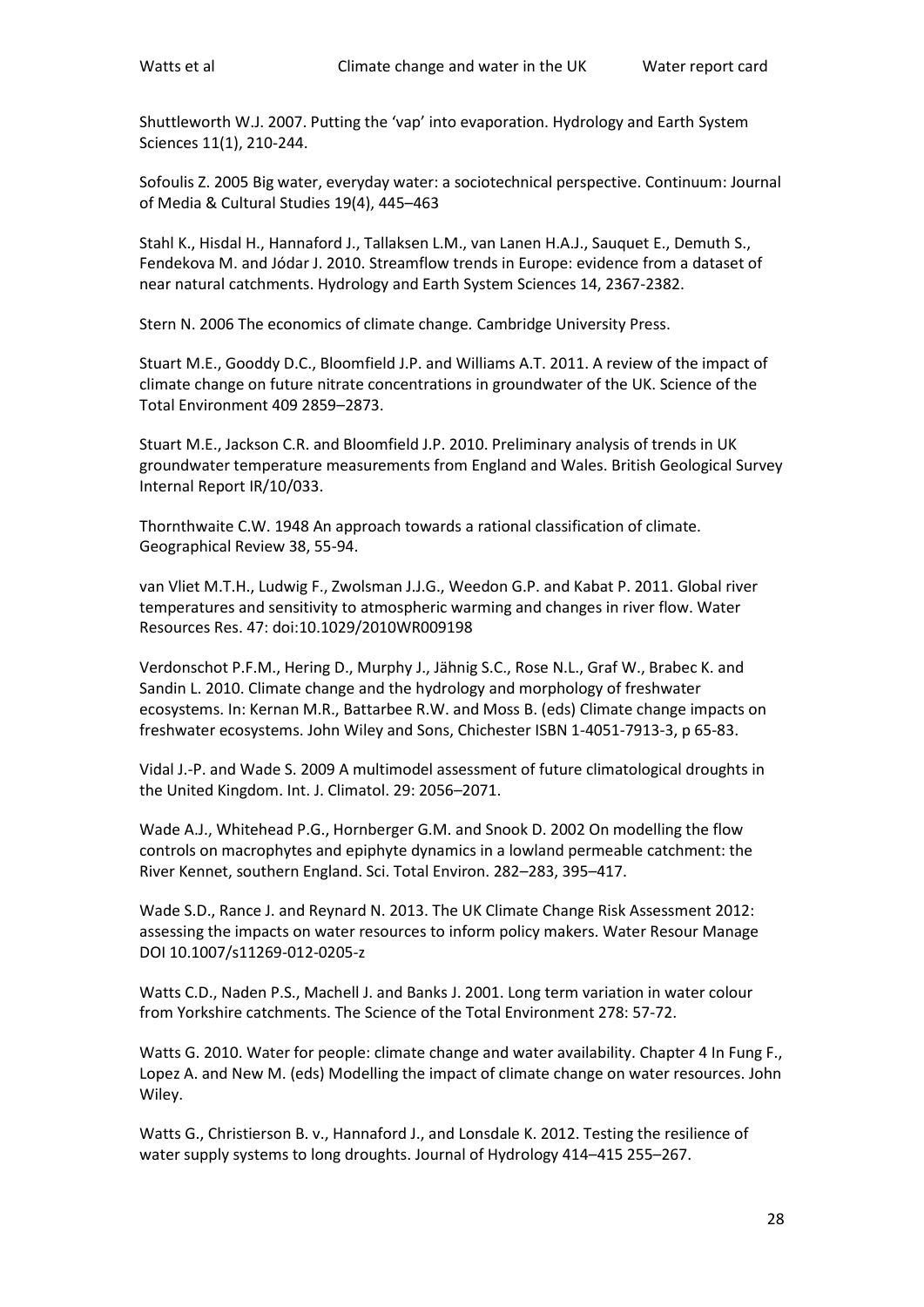Weatherhead E.K. and Howden N.J.K. 2009. The relationship between land use and surface water resources in the UK. Land Use Policy 26S S243–S250.

Weatherhead E.K. and Knox J.W. 1999. Predicting and mapping the future demand for irrigation water in England and Wales. Agricultural Water Management 43: 203-218.

Weatherhead, E.K. and Knox, J.W. 2008. Demand forecasting water resources for agricultural irrigation. Final Report to the Environment Agency. August 2008.

Webb B.W. and Walling D.E. 1992. Long term water temperature behaviour and trends in a Devon, UK, river system. Hydrological Sciences Journal 37: 567-580.

Webb B.W., Hannah D.M., Moore R.D., Brown L.E. and Nobilis F. 2008. Recent advances in stream and river temperature research. *Hydrological Processes,* 22, 902-918.

Werritty A., 2002. Living with uncertainty: climate change, river flows and water resource management in Scotland. Science of the Total Environment, 294(1-3): 29-40.

Wherly K.E., Wang L. and Mitro M. 2007. Field-based estimates of thermal tolerance limits for trout: incorporating exposure time and temperature fluctuation. T. Am. Fish. Soc. 136: 365–374.

Whitehead P.G. 1990. Modelling nitrate from agriculture into public water supplies. Phil. Trans. R. Soc. Lond. B 329, 403-410.

Whitehead P.G. and Hornberger G.E. 1984 Modelling algal behaviour in the River Thames. Water Res.18, 945–953.

Whitehead P.G., Wilby R.L., Battarbee R.W., Kernan M. and Wade A.J. 2009. A review of the potential impacts of climate change on surface water quality. *Hydrological Sciences–Journal– des Sciences Hydrologiques,* 54(1) 101-123

Whitehead P.G., Wilby R.L., Butterfield D. and Wade A.J. 2006 Impacts of climate change on nitrogen in lowland chalk streams: adaptation strategies to minimise impacts. Sci. Total Environ. 365, 260–273.

Wilby R.L. 1994 Exceptional weather in the Midlands, UK during 1988–1990 results in the rapid acidification of an upland stream. Environ. Pollut. 86, 15–19.

Wilby R.L. 2006. When and where might climate change be detectable in UK river flows? Geophysical Research Letters, 33, L19407, doi:10.1029/2006GL027552

Wilby R.L. and Davies G.1997. Operational Hydrology. Chapter 6 in Wilby R.L. (ed) Contemporary Hydrology: Towards Holistic Environmental Science. John Wiley.

Wilby R.L. and Quinn N.W. 2013. Reconstructing multi-decadal variations in fluvial flood risk using atmospheric circulation patterns. Journal of Hydrology, 487: 109-121.

Wilby R.L., Beven K.J. and Reynard N.S. 2008. Climate change and fluvial flood risk in the UK: more of the same? Hydrol. Process. 22, 2511–2523.